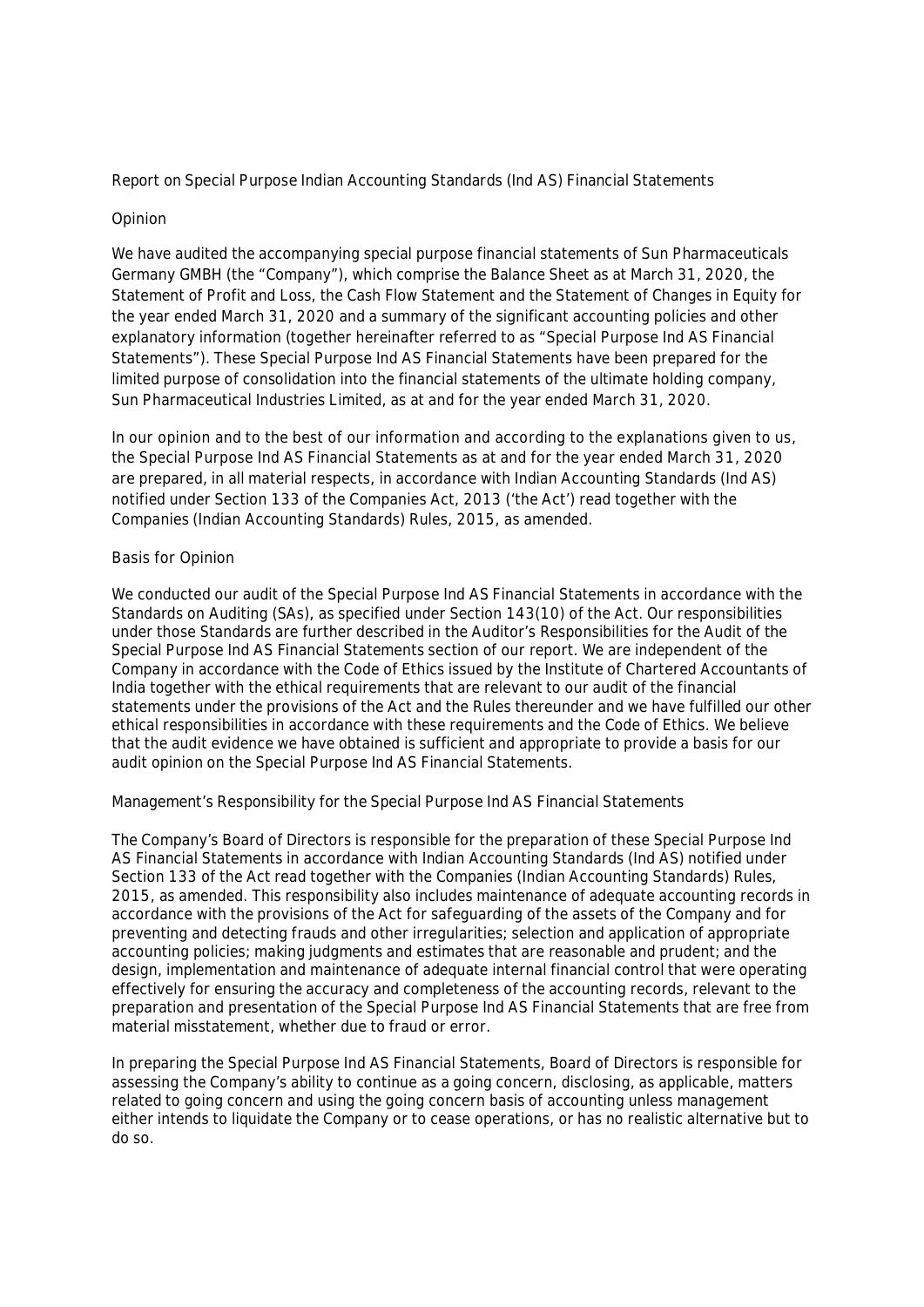Those Board of Directors is also responsible for overseeing the Company's financial reporting process.

**Auditors' Responsibility for the Special Purpose Ind AS Financial Statements**

Our objectives are to obtain reasonable assurance about whether the Special Purpose Ind AS Financial Statements as a whole are free from material misstatement, whether due to fraud or error and to issue an auditor's report that includes our opinion. Reasonable assurance is a high level of assurance but is not a guarantee that an audit conducted in accordance with SAs will always detect a material misstatement when it exists. Misstatements can arise from fraud or error and are considered material if, individually or in the aggregate, they could reasonably be expected to influence the economic decisions of users taken on the basis of these Special Purpose Ind AS Financial Statements.

As part of an audit in accordance with SAs, we exercise professional judgment and maintain professional skepticism throughout the audit. We also:

- Identify and assess the risks of material misstatement of the Special Purpose Ind AS Financial Statements, whether due to fraud or error, design and perform audit procedures responsive to those risks and obtain audit evidence that is sufficient and appropriate to provide a basis for our opinion. The risk of not detecting a material misstatement resulting from fraud is higher than for one resulting from error, as fraud may involve collusion, forgery, intentional omissions, misrepresentations, or the override of internal control.
- Obtain an understanding of internal control relevant to the audit in order to design audit procedures that are appropriate in the circumstances but not for the purpose of expressing an opinion on the effectiveness of the Company's internal control.
- Evaluate the appropriateness of accounting policies used and the reasonableness of accounting estimates and related disclosures made by management.
- Conclude on the appropriateness of management's use of the going concern basis of accounting and based on the audit evidence obtained, whether a material uncertainty exists related to events or conditions that may cast significant doubt on the Company's ability to continue as a going concern. If we conclude that a material uncertainty exists, we are required to draw attention in our auditor's report to the related disclosures in the financial statements or, if such disclosures are inadequate, to modify our opinion. Our conclusions are based on the audit evidence obtained up to the date of our auditor's report. However, future events or conditions may cause the Company to cease to continue as a going concern.

We communicate with those charged with governance regarding, among other matters, the planned scope and timing of the audit and significant audit findings, including any significant deficiencies in internal control that we identify during our audit.

We also provide those charged with governance with a statement that we have complied with relevant ethical requirements regarding independence and to communicate with them all relationships and other matters that may reasonably be thought to bear on our independence and where applicable, related safeguards.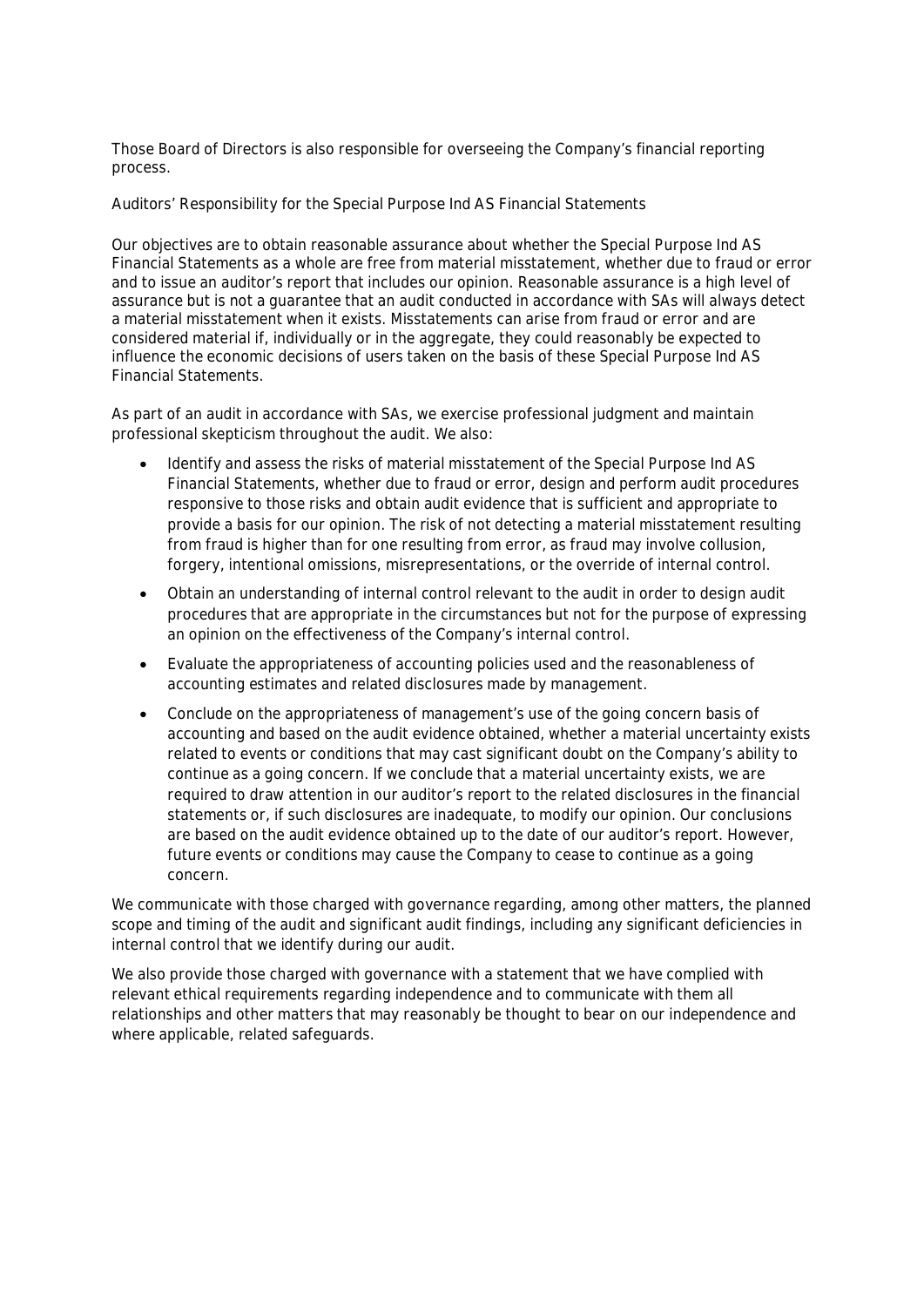**Other matters**

This report on the Special Purpose Ind AS Financial Statements has been issued solely for the limited purpose of consolidation into the financial statements of the ultimate holding company, Sun Pharmaceutical Industries Limited and is intended solely for the information and use by the managements of the Company and the Ultimate Holding Company. It should not be used for any other purpose or provided to other parties.

**For S R B C & CO LLP ICAI Firm registration number:** 324982E/E300003 Chartered Accountants

**per Paul Alvares** .<br>Partner Membership No.: 105754 UDIN: 20105754AAAACP4560 Place: Pune Date: May 26, 2020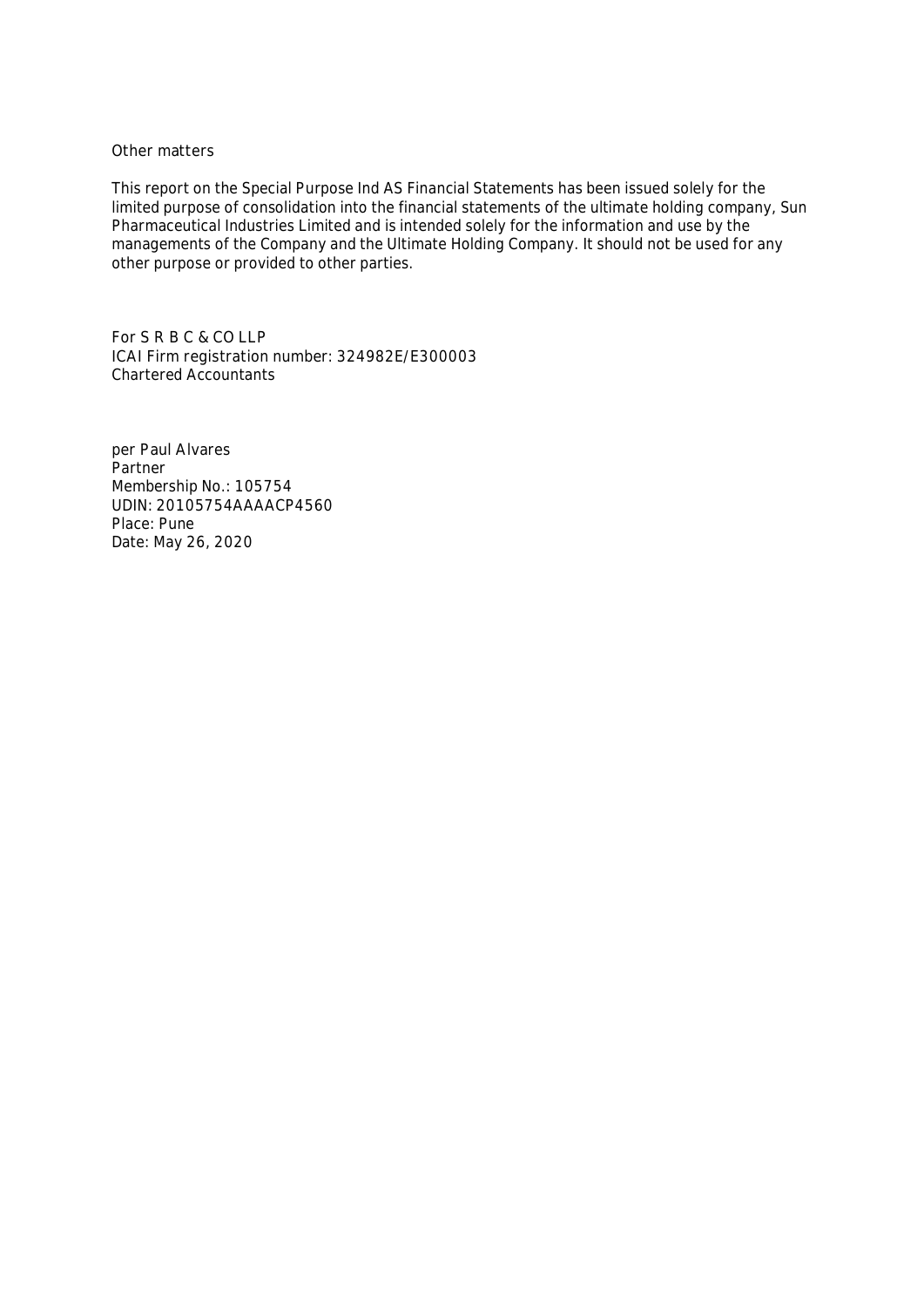#### SUN PHARMACEUTICALS GERMANY GMBH BALANCE SHEET AS AT MARCH 31, 2020

| <b>Particulars</b>                         | <b>Notes</b>   | As at<br>March 31, 2020 | As at<br>March 31, 2019 |
|--------------------------------------------|----------------|-------------------------|-------------------------|
| <b>ASSETS</b>                              |                |                         |                         |
| Non-current assets                         |                |                         |                         |
| Property, plant and equipment              | 3              | 36,869                  | 62,391                  |
| <b>Total non-current assets</b>            |                | 36.869                  | 62.391                  |
|                                            |                |                         |                         |
| <b>Current assets</b>                      |                |                         |                         |
| Inventories                                | 4              | 7,871,013               | 4,653,783               |
| <b>Financial assets</b>                    |                |                         |                         |
| Trade receivables                          | 5              | 8,295,635               | 3,226,841               |
| Cash and cash equivalents                  | 6              | 3,803,904               | 4,414,559               |
| Other financial assets                     | $\overline{7}$ | 123,762                 | 51,154                  |
| Other current assets                       | 8              | 7,848                   | 10,358                  |
| <b>Total current assets</b>                |                | 20,102,162              | 12,356,695              |
|                                            |                |                         |                         |
| <b>TOTAL ASSETS</b>                        |                | 20,139,031              | 12,419,086              |
| <b>EQUITY AND LIABILITIES</b>              |                |                         |                         |
| Equity                                     |                |                         |                         |
| Equity share capital                       | 9              | 25,000                  | 25,000                  |
| Other equity                               |                | (1,760,688)             | (1,985,247)             |
| <b>Total equity</b>                        |                | (1,735,688)             | (1,960,247)             |
| Non-current liabilities                    |                |                         |                         |
| <b>Financial liabilities</b>               |                |                         |                         |
| <b>Borrowings</b>                          | 10             | 2,250,000               | 2,600,000               |
| Deferred tax liability                     | 11             | 40,914                  | 108,382                 |
| <b>Total non-current liabilities</b>       |                | 2,290,914               | 2,708,382               |
| <b>Current liabilities</b>                 |                |                         |                         |
| <b>Financial liabilities</b>               |                |                         |                         |
| Trade payables                             | 12             | 10,834,405              | 789,417                 |
| Provisions                                 | 13             | 7,005,732               | 10,848,601              |
| Liabilites on current tax                  | 14             | 147,856                 |                         |
| Other current liabilities                  | 14             |                         | 32,933                  |
|                                            |                | 1,595,812               |                         |
| <b>Total current liabilities</b>           |                | 19,583,805              | 11,670,951              |
| TOTAL EQUITY AND LIABILITIES               |                | 20,139,031              | 12,419,086              |
| Summary of significant accounting policies | $\overline{2}$ |                         |                         |

The accompanying notes are an integral part of the financial statements.

As per our report of even date

ICAI Firm Registration No. 324982/E300003

**per Paul Alvares Expansion Community Community Community Community Community Community Community Community Community Community Community Community Community Community Community Community Community Community Community Comm** Partner Director Membership No. 105754

Date : May, 26, 2020 Date : May, 26, 2020

For SR B C & CO LLP<br>
Chartered Accountants<br>
Chartered Accountants of Sun Pharmaceuticals Germany GmbH

Place : Pune Place : Pune Place : Pune Place : Hoofddorp, The Netherlands<br>
Date : May, 26, 2020<br>
Date : May, 26, 2020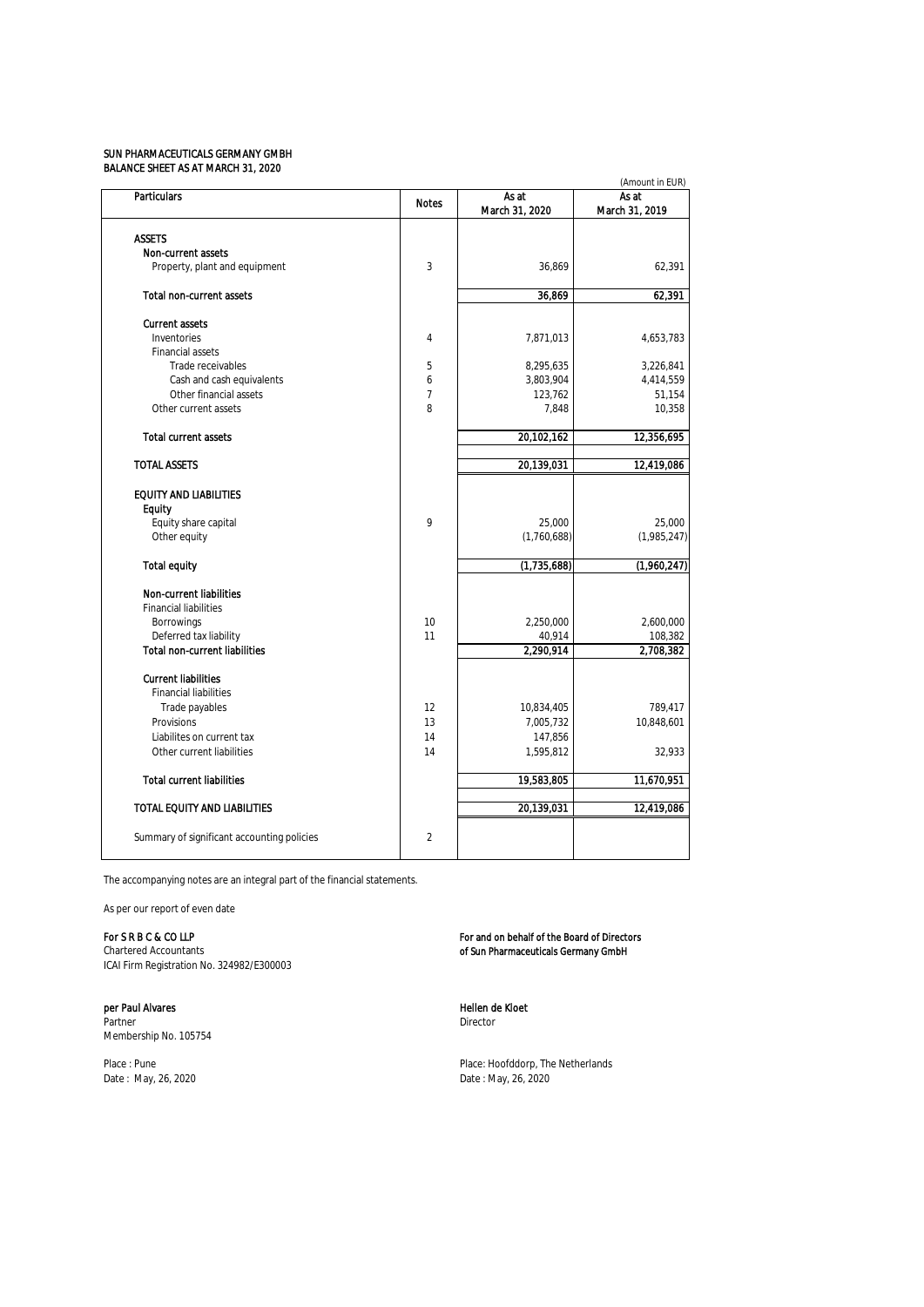# SUN PHARMACEUTICALS GERMANY GMBH STATEMENT OF PROFIT AND LOSS FOR THE YEAR ENDED MARCH 31, 2020

|                                                                                            |              |                | (Amount in EUR) |
|--------------------------------------------------------------------------------------------|--------------|----------------|-----------------|
| <b>Particulars</b>                                                                         | <b>Notes</b> | Year ended     | Year ended      |
|                                                                                            |              | March 31, 2020 | March 31, 2019  |
|                                                                                            |              |                |                 |
| Revenue from operations                                                                    | 15           | 27,326,639     | 10,893,973      |
| Other income                                                                               | 16           | 58,661         | 281,964         |
|                                                                                            |              |                |                 |
| <b>Total income</b>                                                                        |              | 27,385,300     | 11,175,937      |
|                                                                                            |              |                |                 |
| <b>Expenses</b>                                                                            |              |                |                 |
| Purchases of stock-in-trade                                                                |              | 26,122,214     | 4,773,464       |
| Changes in inventories                                                                     | 17           | (3,217,230)    | 3,537,729       |
| Employee benefits expense                                                                  | 18           | 101,681        | 520,914         |
| Finance costs                                                                              | 19           | 44,590         | 46,836          |
| Depreciation expense                                                                       | 3            | 27,670         | 31,057          |
| Other expenses                                                                             | 20           | 3,972,550      | 1,360,178       |
| <b>Total expenses</b>                                                                      |              | 27,051,475     | 10,270,178      |
|                                                                                            |              |                |                 |
| Profit before tax                                                                          |              | 333,825        | 905,759         |
|                                                                                            |              |                |                 |
| Tax expenses                                                                               |              |                |                 |
| Current tax                                                                                | 22           | 176,736        | 183,294         |
| Deferred tax                                                                               | 22           | (67, 468)      | 108,382         |
| <b>Total tax expenses</b>                                                                  |              | 109,268        | 291,676         |
|                                                                                            |              |                |                 |
| Profit for the year                                                                        |              | 224,557        | 614,083         |
|                                                                                            |              |                |                 |
| Total comprehensive profit for the year                                                    |              | 224,557        | 614,083         |
|                                                                                            |              |                |                 |
| Earnings per equity share (face value per equity shares - ` 1)<br>Basic and Diluted (in `) | 23           | 224,557        | 614,083         |
|                                                                                            |              |                |                 |

The accompanying notes are an integral part of the financial statements.

As per our report of even date

Chartered Accountants **Chartered Accountants** of Sun Pharmaceuticals Germany GmbH ICAI Firm Registration No. 324982/E300003

per Paul Alvares **Hellen de Kloet** Partner Director Membership No. 105754

# For S R B C & CO LLP For and on behalf of the Board of Directors

Place : Pune Place : Pune Place: Hoofddorp, The Netherlands Date: May 26, 2020 **Date: May 26, 2020**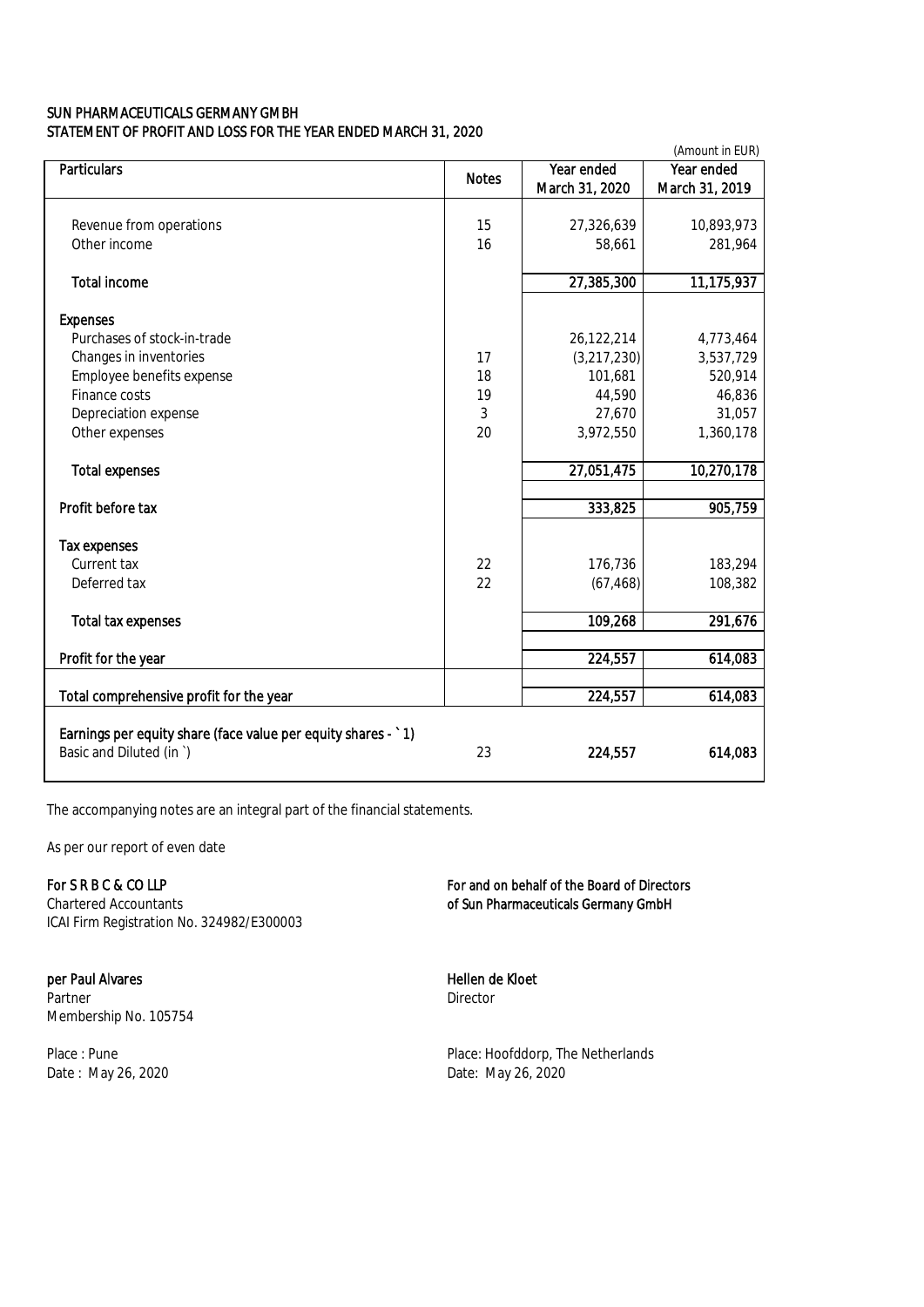#### SUN PHARMACEUTICALS GERMANY GMBH CASH FLOW STATEMENT FOR THE YEAR ENDED 31ST MARCH, 2020

|                                                                     |                                             |            |             | (Amount in EUR)                             |  |
|---------------------------------------------------------------------|---------------------------------------------|------------|-------------|---------------------------------------------|--|
| <b>PARTICULARS</b>                                                  | <b>FOR THE YEAR</b><br>ENDED March 31, 2020 |            |             | <b>FOR THE YEAR</b><br>ENDED March 31, 2019 |  |
|                                                                     |                                             |            |             |                                             |  |
| A) Cash flow from operating activities                              |                                             |            |             |                                             |  |
| Profit before tax                                                   | 333,825                                     |            | 905,759     |                                             |  |
| Adjustments for:                                                    |                                             |            |             |                                             |  |
| <b>Interest Expenses</b>                                            | 44,590                                      |            | 46,836      |                                             |  |
| Depreciation                                                        | 27,670                                      |            | 31,057      |                                             |  |
| Operating (Loss) / Profit before working capital change             | 406,085                                     |            | 983,652     |                                             |  |
| Working capital adjustments                                         |                                             |            |             |                                             |  |
| Decrease / (Increase) in trade receivables                          | (5,068,794)                                 |            | 2,496,070   |                                             |  |
| Decrease / (Increase) in inventories                                | (3, 217, 230)                               |            | 3,537,729   |                                             |  |
| Decrease / (Increase) in other financial assets & other assets      | (70,098)                                    |            | (24, 724)   |                                             |  |
| (Decrease) / Increase - provisions                                  | (3,842,869)                                 |            | (1,005,426) |                                             |  |
| (Decrease) / Increase - trade payables                              | 10,044,988                                  |            | (3,481,438) |                                             |  |
| (Decrease) / Increase - other payables                              | 1,469,624                                   |            | (386,060)   |                                             |  |
| Cash generated from operations                                      | (278, 294)                                  |            | 2,119,803   |                                             |  |
| Income tax paid                                                     | 64,374                                      |            | (69, 054)   |                                             |  |
| Net cash flow from / (used in) operating activities                 |                                             | (213,920)  |             | 2,050,749                                   |  |
| B) Cash flow from investing activities                              |                                             |            |             |                                             |  |
| Purchase of property plant & equipment                              | (2, 145)                                    |            |             |                                             |  |
| Net cash flows used in investing activities                         |                                             | (2, 145)   |             |                                             |  |
| C) Cash flow from financing activities                              |                                             |            |             |                                             |  |
| Repayment of borrowings                                             | (350,000)                                   |            | (400,000)   |                                             |  |
| Interest expenses                                                   | (44, 590)                                   |            | (46, 839)   |                                             |  |
| Net cash flows used in financing activities                         |                                             | (394, 590) |             | (446, 839)                                  |  |
| Net Increase / (Decrease) in Cash and Cash equivalents (A+B+C)      |                                             | (610, 655) |             | 1,603,910                                   |  |
| Cash & Cash Equivalents at Beginning of the year                    |                                             | 4,414,559  |             | 2,810,649                                   |  |
| Cash & Cash Equivalents at the End of the Year                      |                                             | 3,803,904  |             | 4,414,559                                   |  |
| Reconciliation of Cash and cash equivalents with the Balance Sheet: |                                             |            |             |                                             |  |
| Cash and cash equivalents as per Balance Sheet (Refer Note 5)       |                                             | 3,803,904  |             | 4,414,559                                   |  |
|                                                                     |                                             |            |             |                                             |  |

Note : Cash and cash equivalents consist of the bank balance in current account.

The accompanying notes are an integral part of the financial statements.

As per our report of even date

ICAI Firm Registration No. 324982/E300003

# per Paul Alvares **Hellen de Kloet**

Partner Director (2001) 2012 12:00:00 Partner Director (2002) 2013 12:00:00 Partner Director (2002) 2013 12:00 Membership No. 105754

Date: May, 26, 2020 Date: May, 26, 2020

For S R B C & CO LLP<br>
Chartered Accountants<br>
Chartered Accountants<br>
Chartered Accountants of Sun Pharmaceuticals Germany GmbH

Place : Pune Place : Pune Place : Pune Place : Hoofddorp, The Netherlands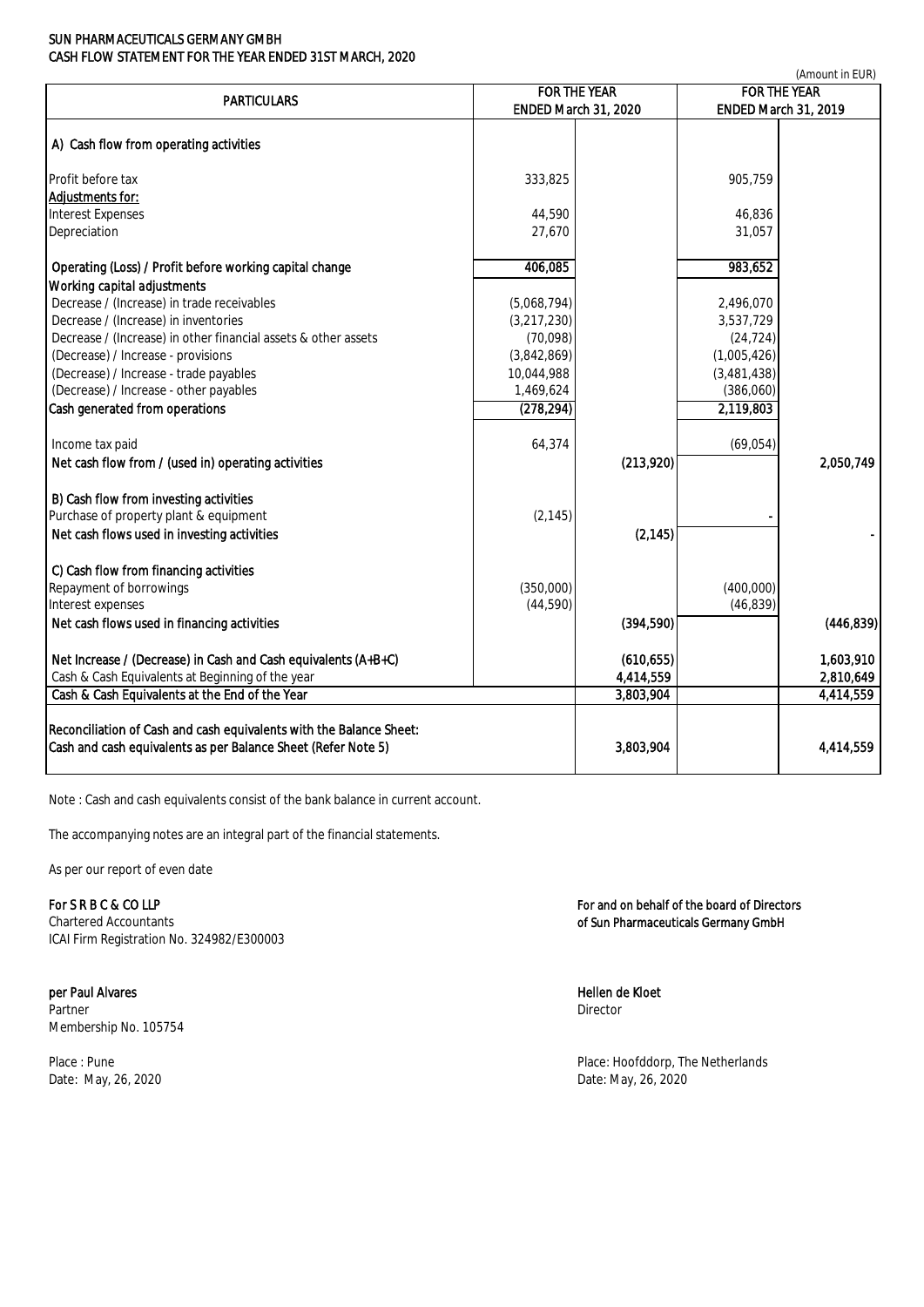# SUN PHARMACEUTICALS GERMANY GMBH

STATEMENT OF CHANGES OF EQUITY FOR THE YEAR ENDED MARCH 31, 2020

|                                                 |                      |                                   | (Amount in EUR) |
|-------------------------------------------------|----------------------|-----------------------------------|-----------------|
| <b>Particulars</b>                              | Equity share capital | Reserves & Surplus                | Total           |
|                                                 |                      | <b>Retained earnings (Surplus</b> |                 |
|                                                 |                      | in profit and loss)               |                 |
|                                                 |                      |                                   |                 |
|                                                 |                      |                                   |                 |
| Balance as at April 1, 2018                     | 25,000               | (2,599,328)                       | (2,574,328)     |
|                                                 |                      |                                   |                 |
| Profit for the year                             |                      | 614,083                           | 614,083         |
| Other comprehensive income for the year, net of |                      |                                   |                 |
| income tax                                      |                      |                                   |                 |
|                                                 |                      |                                   |                 |
| Total comprehensive income for the year         | $\blacksquare$       | 614,083                           | 614,083         |
|                                                 |                      |                                   |                 |
| Balance as at March 31, 2019                    | 25,000               | (1,985,245)                       | (1,960,245)     |
| Profit for the year                             |                      | 224,557                           | 224,557         |
|                                                 |                      |                                   |                 |
| Balance as at March 31, 2020                    | 25,000               | (1,760,688)                       | (1,735,688)     |

The accompanying notes are an integral part of the financial statements.

As per our report of even date

ICAI Firm Registration No. 324982/E300003

Partner **Director Director** Membership No. 105754

For S R B C & CO LLP<br>
Chartered Accountants<br>
Chartered Accountants of Sun Pharmaceuticals Germany GmbH

per Paul Alvares de la commune de la commune de la commune de la commune de la commune de la commune de Kloet<br>Partner de la commune de la commune de la commune de la commune de la commune de la commune de la commune de l

Place : Pune Place : Pune Place : Pune Place : Hoofddorp, The Netherlands<br>Date: May, 26, 2020 Date: May, 26, 2020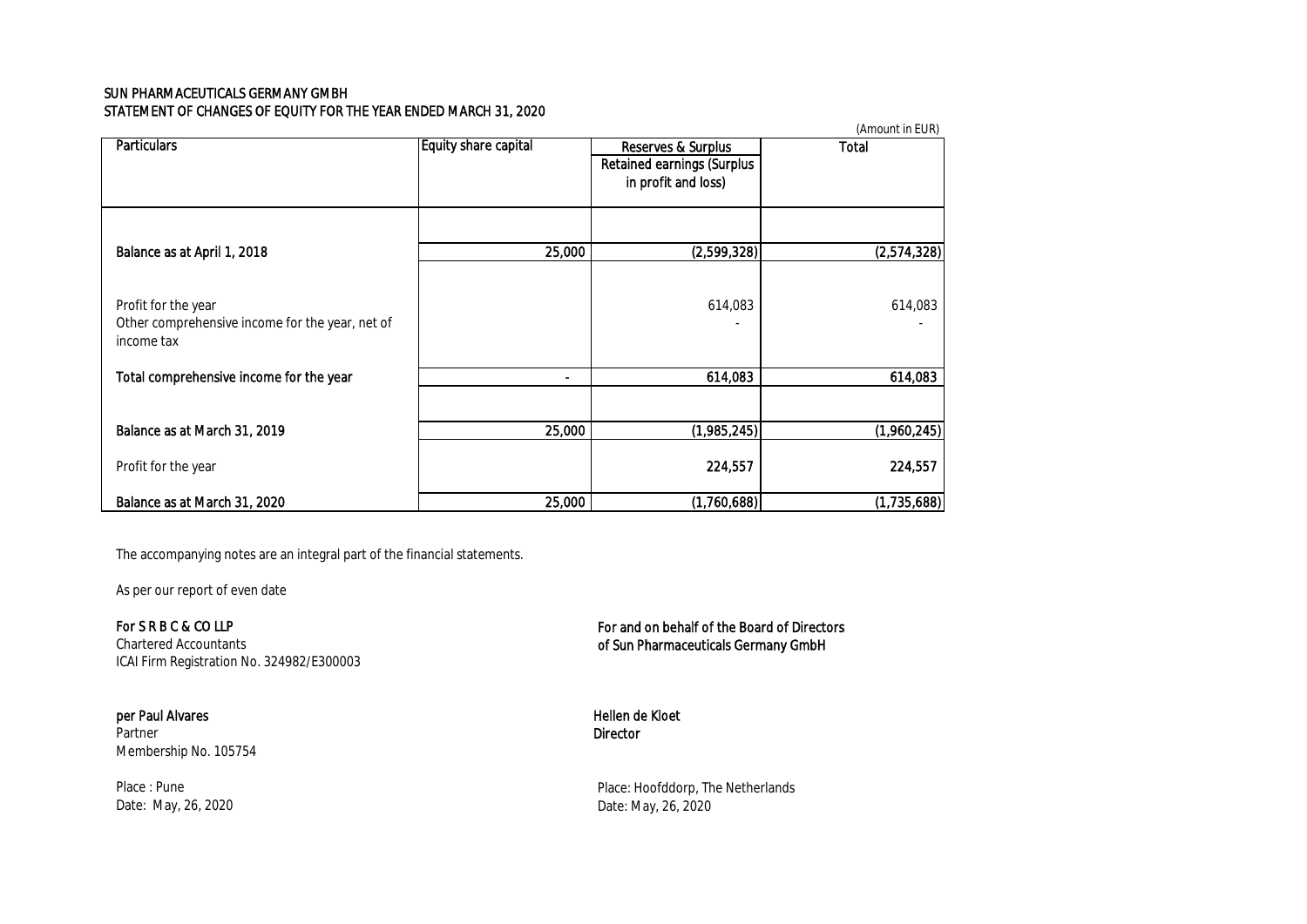# 1. General information

Sun Pharmaceuticals Germany GmbH has its registered seat in Leverkusen and is registered in the Register of Companies of the Local Court in Köln (Reg. No. HRB 85786). The Company is in the business of trading of a wide range of branded and generic formulations and Active Pharmaceutical Ingredients (APIs).

Sun Pharmaceuticals Germany GmbH is a wholly owned subsidiary of Alkaloida Chemical Company ZRT, Tiszavasvári/Hungary, and is integrated in the consolidated financial statements of Sun Pharmaceutical Industries Limited, Mumbai/India.

# 2. Significant accounting policies

### 2.1 Statement of compliance

The Company has prepared its financial statements for the year ended March 31, 2020 in accordance with Indian Accounting Standards (Ind AS) notified under the Companies (Indian Accounting Standards) Rules, 2015 (as amended) together with the comparative period data as at and for the year ended March 31, 2019.

# 2.2 **a.** Basis of preparation and presentation

The financial statements have been prepared on the historical cost basis, except for: (i) financial instruments that are measured at fair values at the end of each reporting period; , as explained in the accounting policies below

Historical cost is generally based on the fair value of the consideration given in exchange for goods and services.

The financial statements are present in Euros, unless otherwise indicated.

Fair value is the price that would be received to sell an asset or paid to transfer a liability in an orderly transaction between market participants at the measurement date, regardless of whether that price is directly observable or estimated using another valuation technique. In estimating the fair value of an asset or a liability, the Company takes into account the characteristics of the asset or liability if market participants would take those characteristics into account when pricing the asset or liability at the measurement date. Fair value for measurement and/or disclosure purposes in these financial statements is determined on such a basis, except for, leasing transactions that are within the scope of Ind AS 116, and measurements that have some similarities to fair value but are not fair value, such as net realisable value in Ind AS 2 or value in use in Ind AS 36.

The Company has consistently applied the following accounting policies to all periods presented in these financial statements.

# *b. Current vs. Non-current*

The Company presents assets and liabilities in the balance sheet based on current / non-current classification. An asset is treated as current when it is:

- Expected to be realised or intended to be sold or consumed in normal operating cycle
- Held primarily for the purpose of trading
- Expected to be realised within twelve months after the reporting period, or
- Cash or cash equivalent unless restricted from being exchanged or used to settle a liability for at least twelve months after the reporting period

All other assets are classified as non-current.

A liability is current when:

- It is expected to be settled in normal operating cycle
- It is held primarily for the purpose of trading
- It is due to be settled within twelve months after the reporting period, or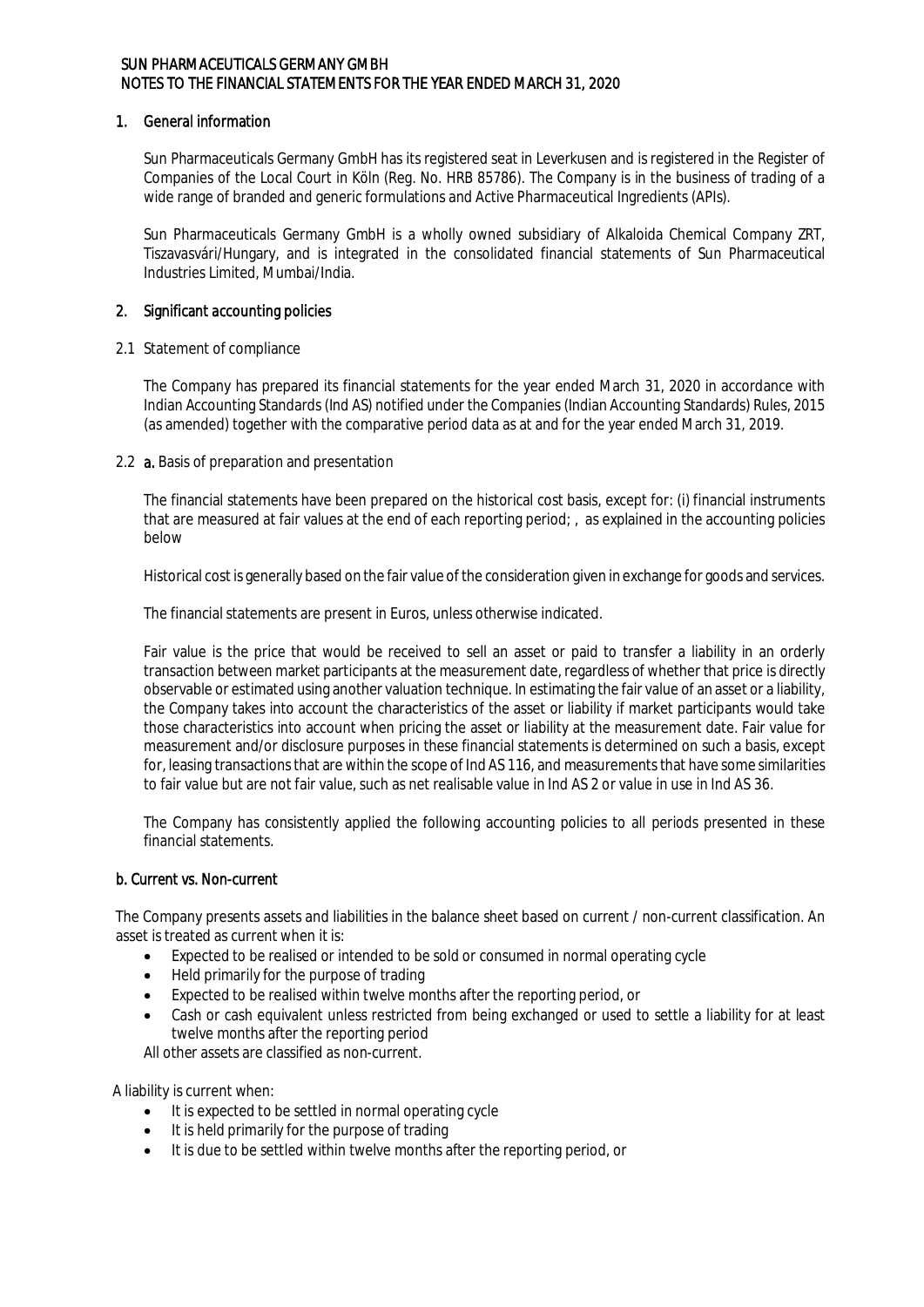There is no unconditional right to defer the settlement of the liability for at least twelve months after the reporting period

The Company classifies all other liabilities as non-current.

Deferred tax assets and liabilities are classified as non-current assets and liabilities.

The operating cycle is the time between the acquisition of assets for processing and their realisation in cash and cash equivalents. The Company has identified twelve months as its operating cycle.

# *c. Foreign currency*

The Company's financial statements are presented in Euros, which is its functional currency.

# Transactions and balances

Initial recognition: Transactions in foreign currency are initially recorded at the functional currency spot rate of exchange at the date the transaction first qualifies for recognition.

# Translation and exchange differences

In preparing the financial statements of Company, transactions in currencies other than the entity's functional currency (foreign currencies) are translated at exchange rates at the dates of the transactions. Monetary assets and liabilities denominated in foreign currencies at the reporting date are translated into the functional currency at the exchange rate at that date. Exchange differences arising on the settlement of monetary items or on translating monetary items at rates different from those at which they were translated on initial recognition during the period or in previous period are recognised in profit or loss in the period in which they arise.

Non-monetary items that are measured in terms of historical cost in foreign currency are measured using the exchange rates at the date of initial transaction.

# *d. Property, plant and equipment*

Items of property, plant and equipment are stated at cost less accumulated depreciation and accumulated impairment losses, if any.

Assets in the course of construction for production, supply or administrative purposes are carried at cost, less any recognised impairment loss. Cost includes purchase price, borrowing costs if capitalisation criteria are met and directly attributable cost of bringing the asset to its working condition for the intended use. Subsequent expenditures are capitalised only when they increase the future economic benefits embodied in the specific asset to which they relate. Such assets are classified to the appropriate categories of property, plant and equipment when completed and ready for intended use. Depreciation of these assets, on the same basis as other assets, commences when the assets are ready for their intended use. When parts of an item of property, plant and equipment have different useful lives, they are accounted for as separate items (major components) of property, plant and equipment.

An item of property, plant and equipment is derecognised upon disposal or when no future economic benefits are expected to arise from the continued use of the asset. Any gain or loss arising on the disposal or retirement of an item of property, plant and equipment is determined as the difference between the sales proceeds and the carrying amount of property, plant and equipment and is recognised in profit or loss.

Depreciation is recognised on the cost of assets (other than Capital work-in-progress) less their residual values on straight-line method over their useful lives. Depreciation methods, useful lives and residual values are reviewed at the end of each reporting period, with the effect of any changes in estimate accounted for on a prospective basis.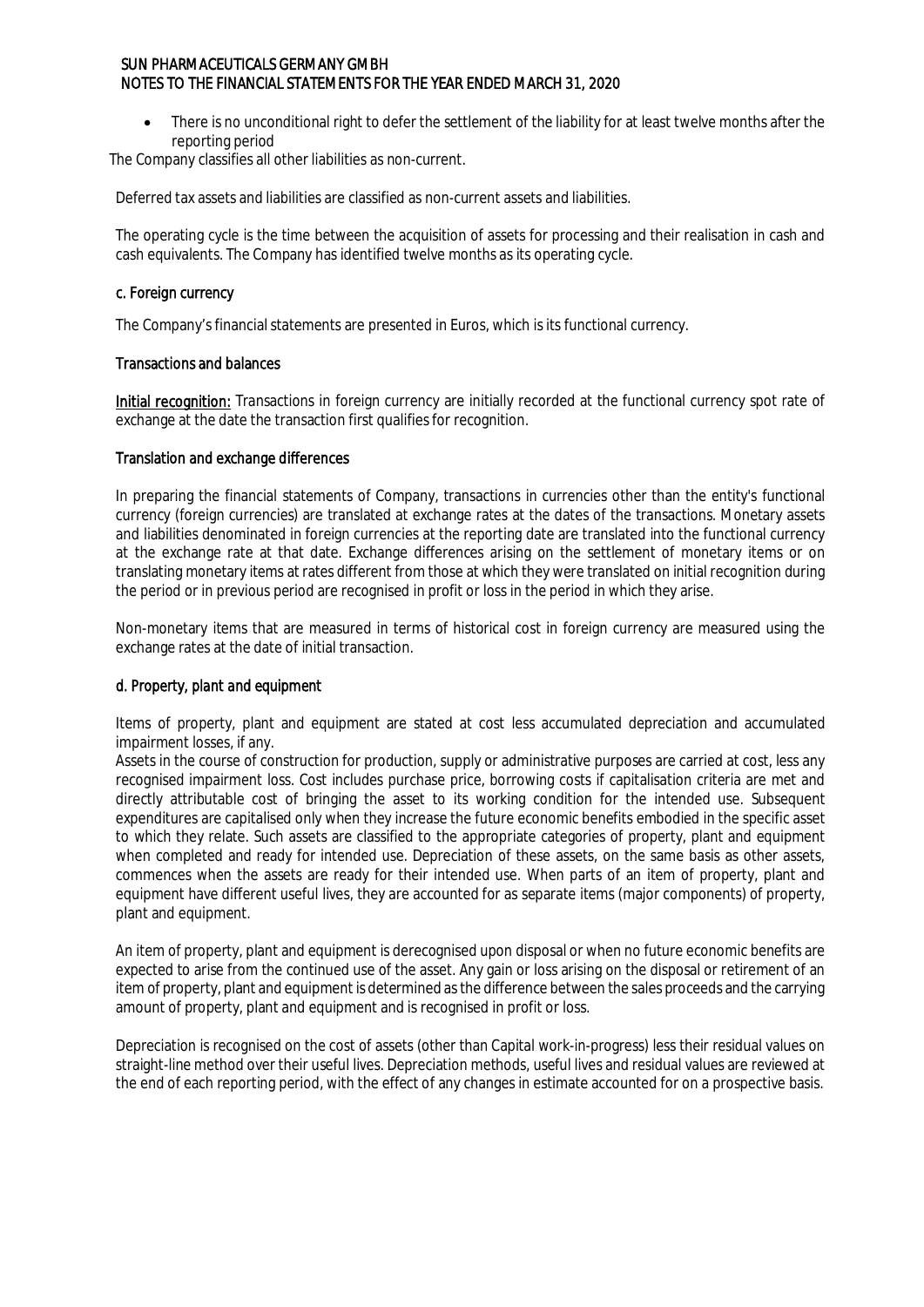The estimated useful lives are as follows:

| <b>Asset Category</b> | No. of Years   |
|-----------------------|----------------|
| Vehicles              | $\sim$<br>.ა-ხ |
| Office equipment      | $3-5$          |

# *e. Financial instruments*

A financial instrument is any contract that gives rise to a financial asset of one entity and a financial liability or equity instrument of another entity.

# Financial assets

Initial recognition and measurement

All financial assets are recognised initially at fair value plus, in the case of financial assets not recorded at fair value through profit or loss, transaction costs that are attributable to the acquisition of the financial asset. Purchases or sales of financial assets that require delivery of assets within a time frame established by regulation or convention in the market place (regular way trades) are recognised on the date the Company commits to purchase or sale the financial assets.

# Subsequent measurement

For purposes of subsequent measurement, financial assets are classified in four categories:

- Debt instruments at amortised cost
- Debt instruments at fair value through other comprehensive income (FVTOCI)
- Debt instruments at fair value through profit or loss (FVTPL)

### *Debt instruments at amortised cost*

A 'debt instrument' is measured at the amortised cost if both the following conditions are met:

a) The asset is held within a business model whose objective is to hold assets for collecting contractual cash flows, and

b) Contractual terms of the asset give rise on specified dates to cash flows that are solely payments of principal and interest (SPPI) on the principal amount outstanding.

After initial measurement, such financial assets are subsequently measured at amortised cost using the effective interest rate (EIR) method. Amortised cost is calculated by taking into account any discount or premium on acquisition and fees or costs that are an integral part of the EIR. The EIR amortisation is included in Other Income in the profit or loss. The losses arising from impairment are recognised in the profit or loss.

### *Derecognition*

A financial asset (or, where applicable, a part of a financial asset or part of a group of similar financial assets) is primarily derecognised (i.e. removed from the Company's balance sheet) when:

- The contractual rights to receive cash flows from the asset have expired, or
- The Company has transferred its rights to receive contractual cash flows from the asset or has assumed an obligation to pay the received cash flows in full without material delay to a third party under a 'pass-through' arrangement; and either (a) the Company has transferred substantially all the risks and rewards of the asset, or (b) the Company has neither transferred nor retained substantially all the risks and rewards of the asset, but has transferred control of the asset.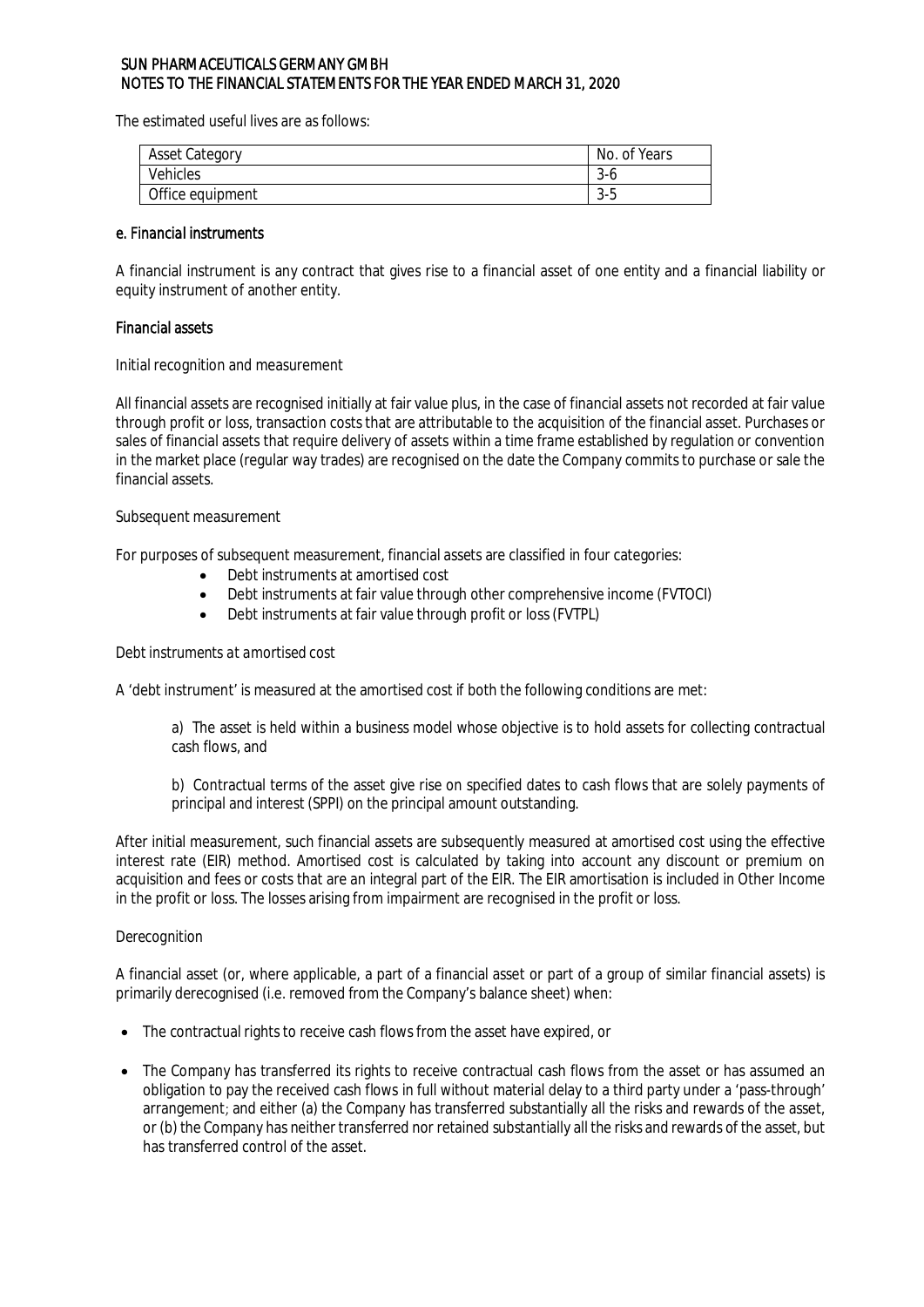#### *Impairment of trade receivables*

In accordance with Ind AS 109, the Company applies expected credit loss (ECL) model for measurement and recognition of impairment loss on the Trade receivables or any contractual right to receive cash or another financial asset that result from transactions that are within the scope of Ind AS 115.

The Company follows 'simplified approach' for recognition of impairment loss allowance on trade receivables or any contractual right to receive cash or another financial asset. The application of simplified approach does not require the Company to track changes in credit risk. Rather, it recognises impairment loss allowance based on lifetime ECLs at each reporting date, right from its initial recognition.

As a practical expedient, the Company uses a provision matrix to determine impairment loss allowance on portfolio of its trade receivables. The provision matrix is based on its historically observed default rates over the expected life of the trade receivables and is adjusted for forward-looking estimates. At every reporting date, the historical observed default rates are updated and changes in the forward-looking estimates are analysed.

# Financial liabilities

### *Initial recognition and measurement*

All financial liabilities are recognised initially at fair value and, in the case of loans and borrowings and payables, net of directly attributable transaction costs.

The Company's financial liabilities include trade and other payables, loans and borrowings.

### *Subsequent measurement*

All financial liabilities are subsequently measured at amortised cost using the effective interest method.

### *Financial liabilities subsequently measured at amortised cost*

Financial liabilities that are not held-for-trading and are not designated as at FVTPL are measured at amortised cost in subsequent accounting periods. The carrying amounts of financial liabilities that are subsequently measured at amortised cost are determined based on the effective interest rate (EIR) method. Interest expense that is not capitalised as part of costs of an asset is included in the 'Finance costs' line item in the profit or loss.

After initial recognition, such financial liabilities are subsequently measured at amortised cost using the EIR method. Amortised cost is calculated by taking into account any discount or premium on acquisition and fees or costs that are an integral part of the EIR. The EIR amortisation is included as finance costs in the profit or loss.

### Derecognition

A financial liability is derecognised when the obligation under the liability is discharged or cancelled or expires. When an existing financial liability is replaced by another from the same lender on substantially different terms, or the terms of an existing liability are substantially modified, such an exchange or modification is treated as the derecognition of the original liability and the recognition of a new liability. The difference between the carrying amount of the financial liability derecognised and the consideration paid and payable is recognised in profit or loss.

# *f. Inventories*

Inventories consisting stock-in-trade are measured at the lower of cost and net realisable value. The cost of all categories of inventories is based on the weighted average method. Cost of Stock-in-trade includes cost of purchases and other costs incurred in bringing the inventories to their present location and condition.

Net realisable value is the estimated selling price in the ordinary course of business, less the estimated costs of completion and costs necessary to make the sale.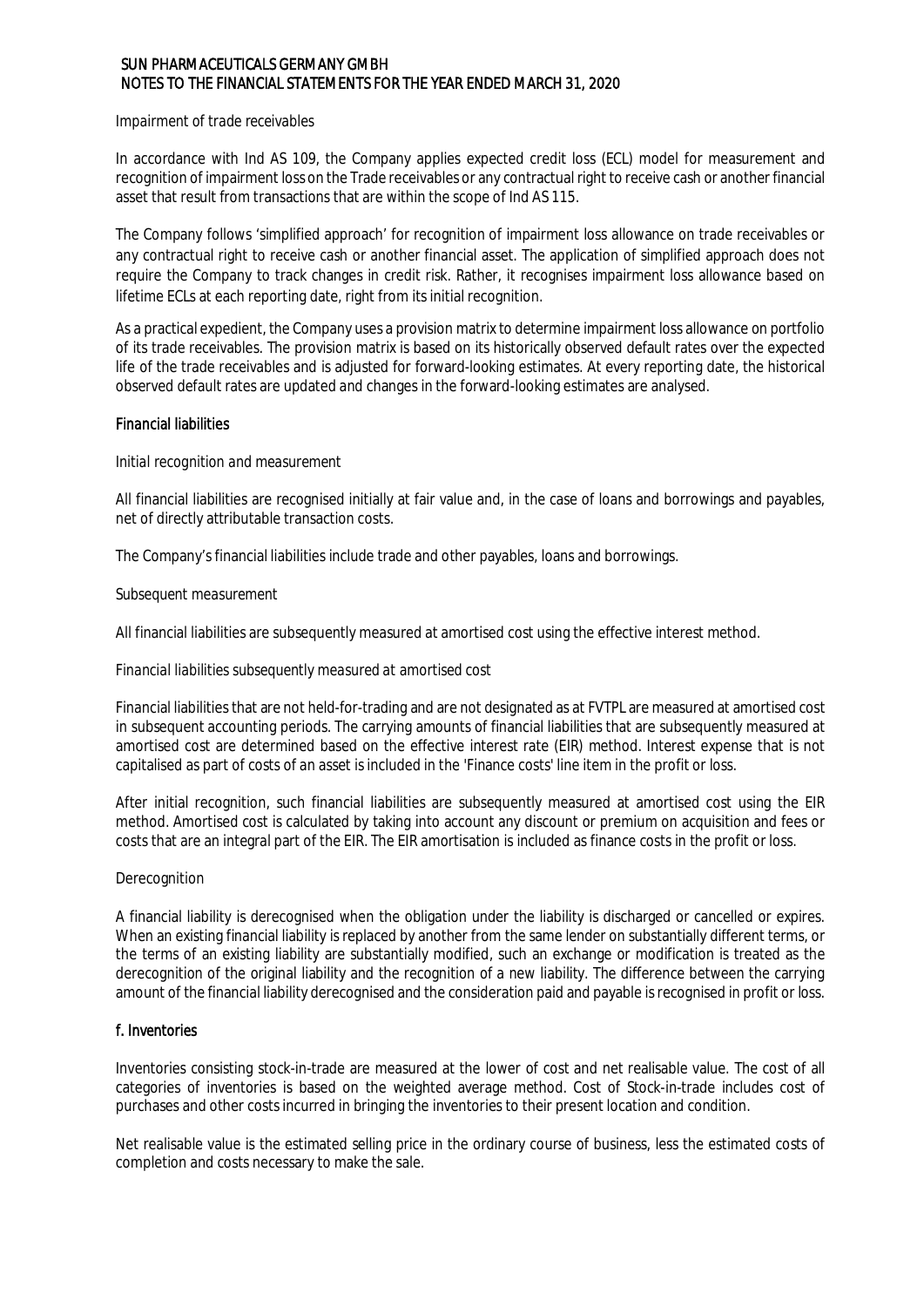The factors that the Company considers in determining the allowance for slow moving, obsolete and other nonsaleable inventory include expired items/ items with remaining short expiry life, price changes, ageing of inventory and introduction of competitive new products, to the extent each of these factors impact the Company's business and markets. The Company considers all these factors and adjusts the inventory provision to reflect its actual experience on a periodic basis

# *g. Cash and cash equivalents*

Cash and cash equivalent in the balance sheet comprise cash at banks and on hand and short-term deposits with an original maturity of three months or less, which are subject to an insignificant risk of changes in value.

For the purpose of the statement of cash flows, cash and cash equivalents consist of cash and short-term deposits.

# *h. Provisions, contingent liabilities and contingent assets*

Provisions are recognised when the Company has a present obligation (legal or constructive) as a result of past event, it is probable that an outflow of resources embodying economic benefits will be required to settle the obligation and a reliable estimate can be made of the amount of obligation.

 If the effect of the time value of money is material, provisions are determined by discounting the expected future cash flows at a pre-tax rate that reflects current market assessments of the time value of money and the risks specific to the liability. Where discounting is used, the increase in the provision due to the passage of time is recognised as a finance cost.

# *Onerous contracts*

Present obligations arising under onerous contracts are recognised and measured as provisions. An onerous contract is considered to exist where the Company has a contract under which the unavoidable costs of meeting the obligations under the contract exceed the economic benefit expected to be received from the contract.

# *Contingent liabilities and contingent assets*

Contingent liability is disclosed for,

(i) Possible obligations which will be confirmed only by future events not wholly within the control of the Company, or

(ii) Present obligations arising from past events where it is not probable that an outflow of resources will be required to settle the obligation or a reliable estimate of the amount of the obligation cannot be made.

Contingent assets are not recognised in the financial statements.

# *i. Revenue*

Revenue from sale of goods is measured at the fair value of the consideration received or receivable. Revenue is stated exclusive of value added tax and net of returns, chargebacks, rebates and other similar allowances.

### *Sale of goods*

Revenue from sale of goods is recognised when the control of goods is transferred to the customer, usually on delivery of goods, it is probable that the economic benefit will flow to the Company, the associated costs and possible return of goods can be estimated reliably, there is neither continuing management involvement to the degree usually associated with ownership nor effective control over the goods sold and the amount of revenue can be measured reliably.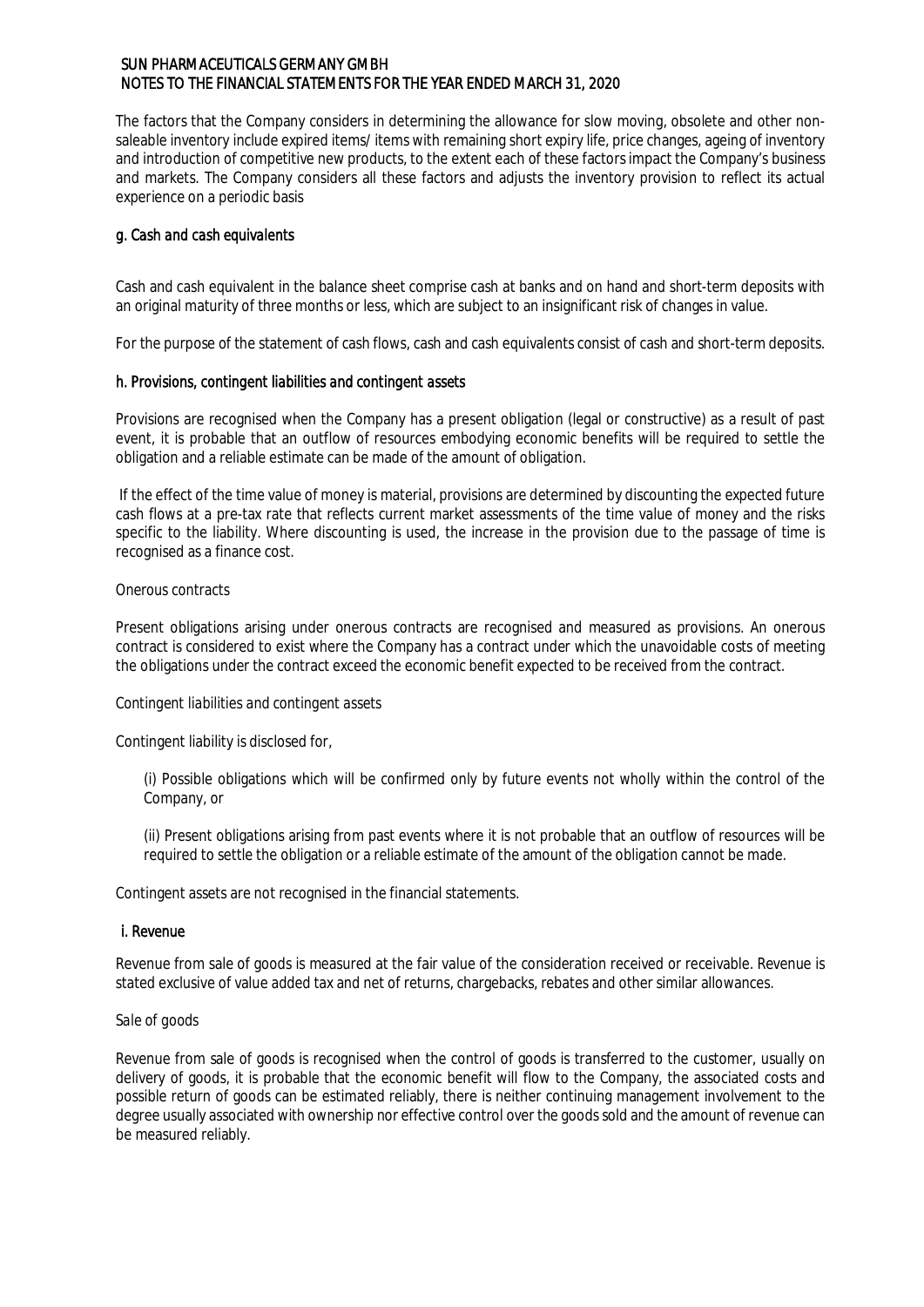### *Sales returns*

The Company accounts for sales returns accrual by recording an allowance for sales returns concurrent with the recognition of revenue at the time of a product sale. This allowance is based on the Company's estimate of expected sales returns.

# *Rebates and discounts*

Provisions for rebates regarding discount agreements made with various health insurance providers are estimated and accrued basis external market data obtained for the relevant products included in the discount agreements. If and when such market data is not yet available, the estimate of the quantities sold is effected on the basis of the quantities sold to the pharmaceutical wholesalers and provided for in the year of sales and recorded as reduction from revenue.

Provision for cash discounts to customers and Medicaid rebate payments are estimated and recorded with the recognition of revenue at the time of a product sale.

# *j. Employee benefits*

# a) Short Term Employee Benefits

The distinction between short term and long term employee benefits is based on expected timing of settlement rather than the employee's entitlement benefits. All employee benefits payable within twelve months of rendering the service are classified as short term benefits. Such benefits include salaries, wages, bonus, awards, ex-gratia, performance pay etc. and are recognized in the period in which the employee renders the related service.

# b) Post-Employment Benefits

# *Defined contribution plans*

The Company's contributions to defined contribution plans are recognised as an expense as and when the services are received from the employees entitling them to the contributions. The Company does not have any obligation other than the contribution made.

# *k. Borrowing costs*

Borrowing costs that are directly attributable to the construction or production of a qualifying asset are capitalised as part of the cost of that asset. All other borrowing costs are expensed in the period in which they occur. Borrowing costs consist of interest and other costs that an entity incurs in connection with the borrowing of funds. Borrowing cost also includes exchange differences to the extent regarded as an adjustment to the borrowing costs. A qualifying asset is one that necessarily takes substantial period of time to get ready for its intended use.

# *l. Income tax*

Income tax expense consists of current and deferred tax. Income tax expense is recognised in profit or loss except to the extent that it relates to items recognised in OCI or directly in equity, in which case it is recognised in OCI or directly in equity respectively. Current tax is the expected tax payable on the taxable profit for the year, using tax rates enacted or substantively enacted by the end of the reporting period, and any adjustment to tax payable in respect of previous years. Current tax assets and tax liabilities are offset where the Company has a legally enforceable right to offset and intends either to settle on a net basis, or to realise the asset and settle the liability simultaneously.

Deferred tax is recognised on temporary differences between the carrying amounts of assets and liabilities in the financial statements and the corresponding tax bases used in the computation of taxable profit. Deferred tax is not recognised for the temporary differences that arise on the initial recognition of assets or liabilities in a transaction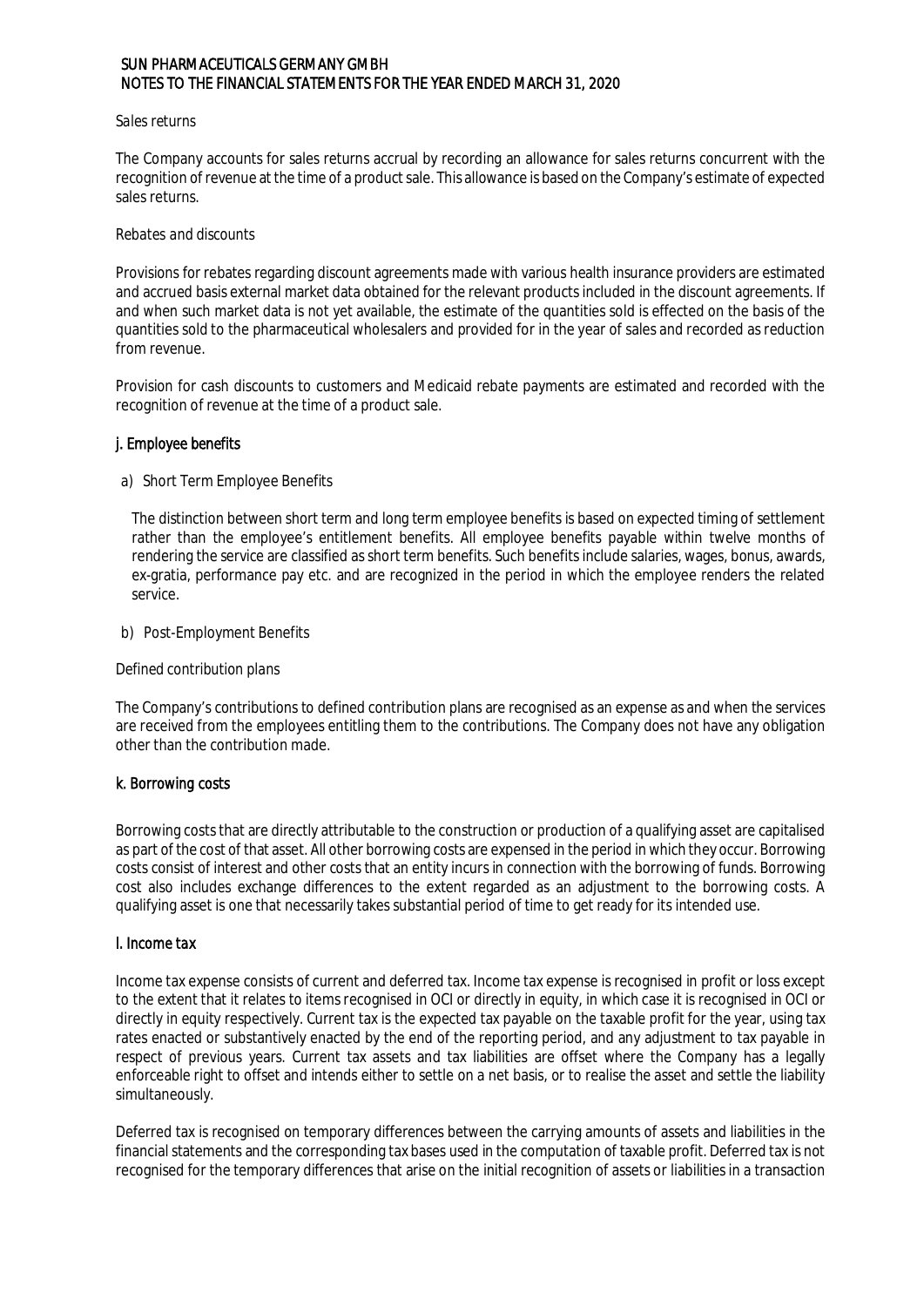that is not a business combination and that affects neither accounting nor taxable profits and taxable temporary differences arising upon the initial recognition of goodwill.

Deferred tax is measured at the tax rates that are expected to be applied to the temporary differences when they reverse, based on the laws that have been enacted or substantively enacted by the end of the reporting period. Deferred tax assets and liabilities are offset if there is a legally enforceable right to set off corresponding current tax assets against current tax liabilities and the deferred tax assets and deferred tax liabilities relate to income taxes levied by the same tax authority on the Company.

A deferred tax asset is recognised to the extent that it is probable that future taxable profits will be available against which the temporary difference can be utilised. Deferred tax assets are reviewed at each reporting date and are reduced to the extent that it is no longer probable that the related tax benefit will be realised. Withholding tax arising out of payment of dividends to shareholders under the Indian Income tax regulations is not considered as tax expense for the Company and all such taxes are recognised in the statement of changes in equity as part of the associated dividend payment.

# *m. Earnings per share*

The Company presents basic and diluted earnings per share ("EPS") data for its equity shares. Basic EPS is calculated by dividing the profit or loss attributable to equity shareholders of the Company by the weighted average number of equity shares outstanding during the period.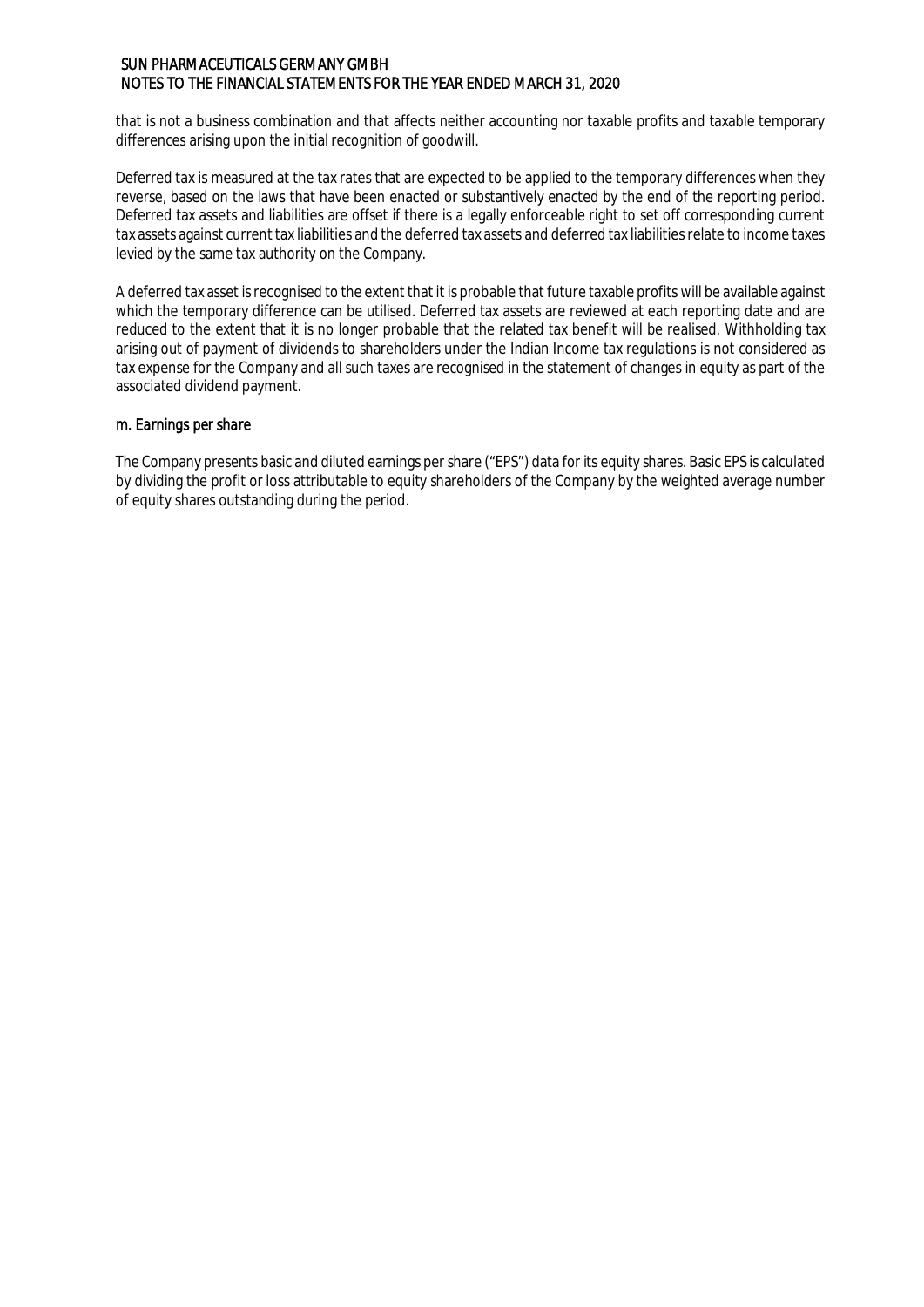NOTE : 3

| <b>PROPERTY, PLANT AND EQUIPMENT</b>    |                 |                      | in Euro      |
|-----------------------------------------|-----------------|----------------------|--------------|
| <b>Particulars</b>                      | <b>Vehicles</b> | Office<br>equiptment | <b>Total</b> |
| As at April 1, 2018                     | 153,346         | 14,036               | 167,382      |
| Additions                               |                 |                      |              |
| Disposals                               |                 |                      |              |
| Transfers                               |                 |                      |              |
| As at March 31, 2019                    | 153,346         | 14,036               | 167,382      |
| Additions                               | 1,431           | 717                  | 2,148        |
| Disposals                               |                 |                      |              |
| Transfers                               |                 |                      |              |
| As at March 31, 2020                    | 154,777         | 14,753               | 169,530      |
| Accumulated depreciation and impairment |                 |                      |              |
| As at April 1, 2018                     | 61,474          | 12,460               | 73,934       |
| Depreciation expense                    | 30,226          | 831                  | 31,057       |
| Disposals                               |                 |                      |              |
| As at March 31, 2019                    | 91,700          | 13,291               | 104,991      |
| Depreciation expense                    | 26,864          | 806                  | 27,670       |
| Disposals                               |                 |                      |              |
| As at March 31, 2020                    | 118,564         | 14,097               | 132,661      |
| Net Block                               |                 |                      |              |
| As at March 31, 2019                    | 61,646          | 745                  | 62,391       |
| As at March 31, 2020                    | 36,213          | 656                  | 36,869       |
|                                         |                 |                      |              |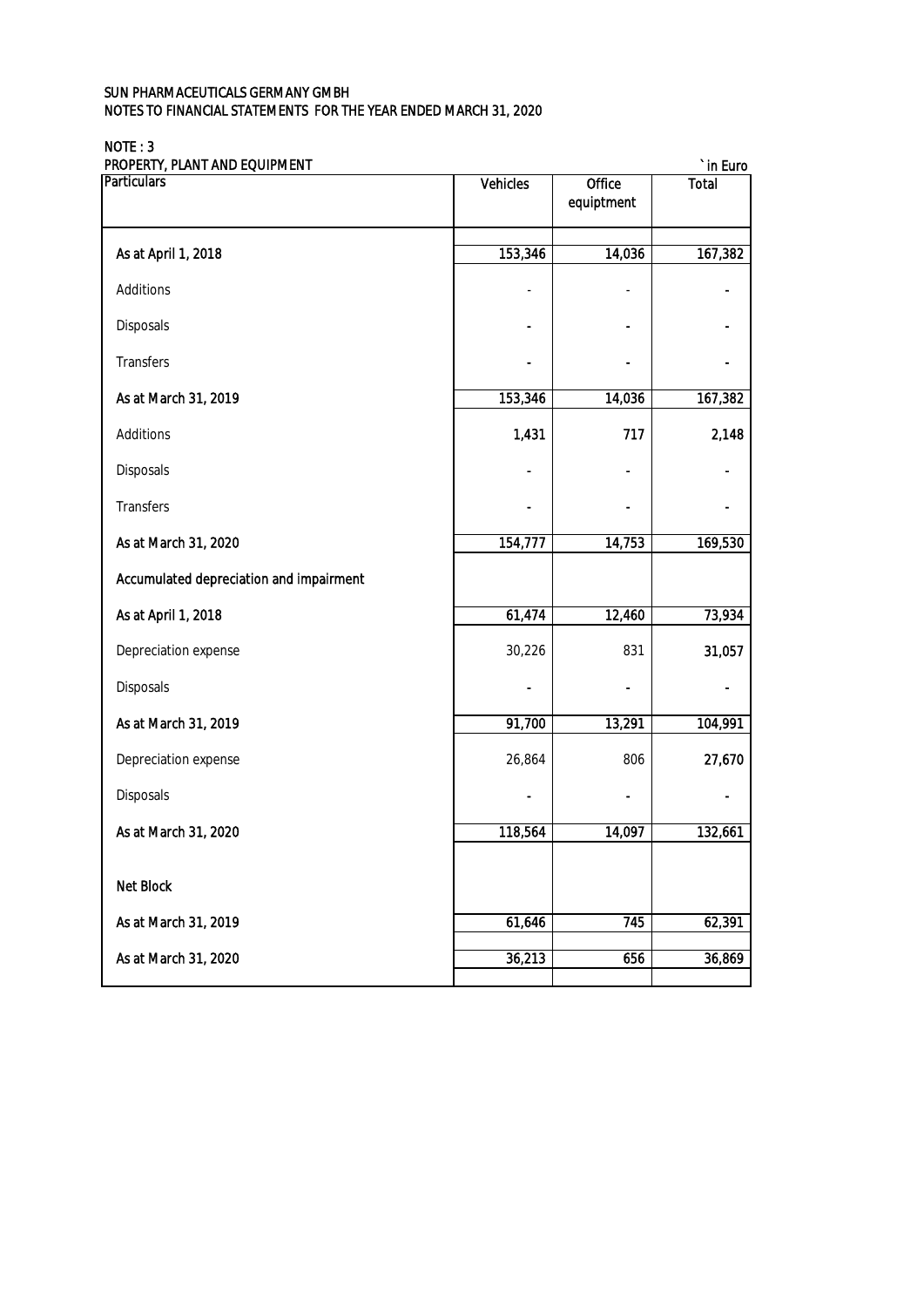$NOTF \cdot A$ 

| <b>NVIE.4</b><br><b>INVENTORIES</b>                                                           | in Euro                 | in Euro                 |
|-----------------------------------------------------------------------------------------------|-------------------------|-------------------------|
| <b>Particulars</b>                                                                            | As at<br>March 31, 2020 | As at<br>March 31, 2019 |
| Lower of cost and net realisable value                                                        |                         |                         |
| Stock in trade (includes stock in transit March 31, 2020 - NIL (March 31, 2019: 687, 789.80)) | 7.871.013               | 4,653,783               |
|                                                                                               | 7,871,013               | 4,653.783               |
|                                                                                               |                         |                         |

#### NOTE : 5 TRADE RECEIVABLES

| <b>Particulars</b>                                                                        | As at<br>March 31, 2020                          | As at<br>March 31, 2019 |
|-------------------------------------------------------------------------------------------|--------------------------------------------------|-------------------------|
| Unsecured considered good<br>Unsecured considered good - from related parties<br>Doubtful | 7,847,632<br>448.003<br>$\overline{\phantom{a}}$ | 2,653,791<br>573.050    |
|                                                                                           | 8,295,635                                        | 3,226,841               |
|                                                                                           |                                                  |                         |

#### NOTE : 6 CASH AND CASH EQUIVALENTS

| <b>Particulars</b>  | As at<br>March 31, 2020 | As at<br>March 31, 2019 |
|---------------------|-------------------------|-------------------------|
| Balances with banks |                         |                         |
| In current accounts | 3.803.904               | 4.414.559               |
|                     | 3.803.904               | 4,414,559               |
|                     |                         |                         |

#### NOTE : 7 OTHER FINANCIAL ASSET

| ---------------------------<br><b>Particulars</b> | As at<br>March 31, 2020 | As at<br>March 31, 2019 |
|---------------------------------------------------|-------------------------|-------------------------|
| Unsecured considered good unless stated otherwise |                         |                         |
| Amortised cost                                    |                         |                         |
| Other assets                                      | 123.762                 | 51.154                  |
|                                                   | 123,762                 | 51.154                  |
|                                                   |                         |                         |

#### NOTE : 8 OTHER CURRENT ASSETS

| <b>Particulars</b>                                | As at<br>March 31, 2020 | As at<br>March 31, 2019 |
|---------------------------------------------------|-------------------------|-------------------------|
| Unsecured considered good unless stated otherwise |                         |                         |
| Prepaid expenses<br>Advances to employee          | 7,848<br>$\sim$         | 9.158<br>1.200          |
|                                                   | 7,848                   | 10.358                  |
|                                                   |                         |                         |

#### NOTE : 9 EQUITY SHARE CAPITAL

| <b>Particulars</b>                                                        |               | As at<br>March 31, 2020 | As at<br>March 31, 2019   |           |
|---------------------------------------------------------------------------|---------------|-------------------------|---------------------------|-----------|
|                                                                           | No. of shares |                         | ` In Euro   No. of shares | ` in Euro |
| <b>Authorised</b><br>Equity shares of Euro 25,000 each                    |               | 25.000                  |                           | 25,000    |
|                                                                           |               | 25,000                  |                           | 25,000    |
| Issued, subscribed and fully paid up<br>Equity shares of Euro 25,000 each |               | 25.000                  |                           | 25.000    |
|                                                                           |               | 25,000                  |                           | 25,000    |

#### **a )Terms/ rights attached to equity shares**<br>The Company has only one class of equity shares having par value of EUR 25,000 per share.

b) Reconciliation of the number of shares and amount outstanding at the beginning and at the end of the reporting period:

| <b>Particulars</b>                                 |               | As at<br>March 31, 2020 |                           | As at<br>March 31, 2019 |
|----------------------------------------------------|---------------|-------------------------|---------------------------|-------------------------|
|                                                    | No. of shares |                         | ` In Euro   No. of shares | ` in Euro               |
| Reconciliation of fully paid equity shares         |               |                         |                           |                         |
| Opening and closing balance at the end of the year |               | 25.000                  |                           | 25.000                  |
|                                                    |               |                         |                           |                         |
|                                                    |               |                         |                           |                         |

#### c) Details of shareholders holding more than 5% in the Company

| Particulars                    |               | As at<br>March 31, 2020 |                            | As at<br>March 31, 2019 |
|--------------------------------|---------------|-------------------------|----------------------------|-------------------------|
| <b>Equity shares</b>           | No. of shares |                         | % of holding No. of shares | % of holding            |
| Alkaloida Chemical Company ZRT |               | 100.00                  |                            | 100.00                  |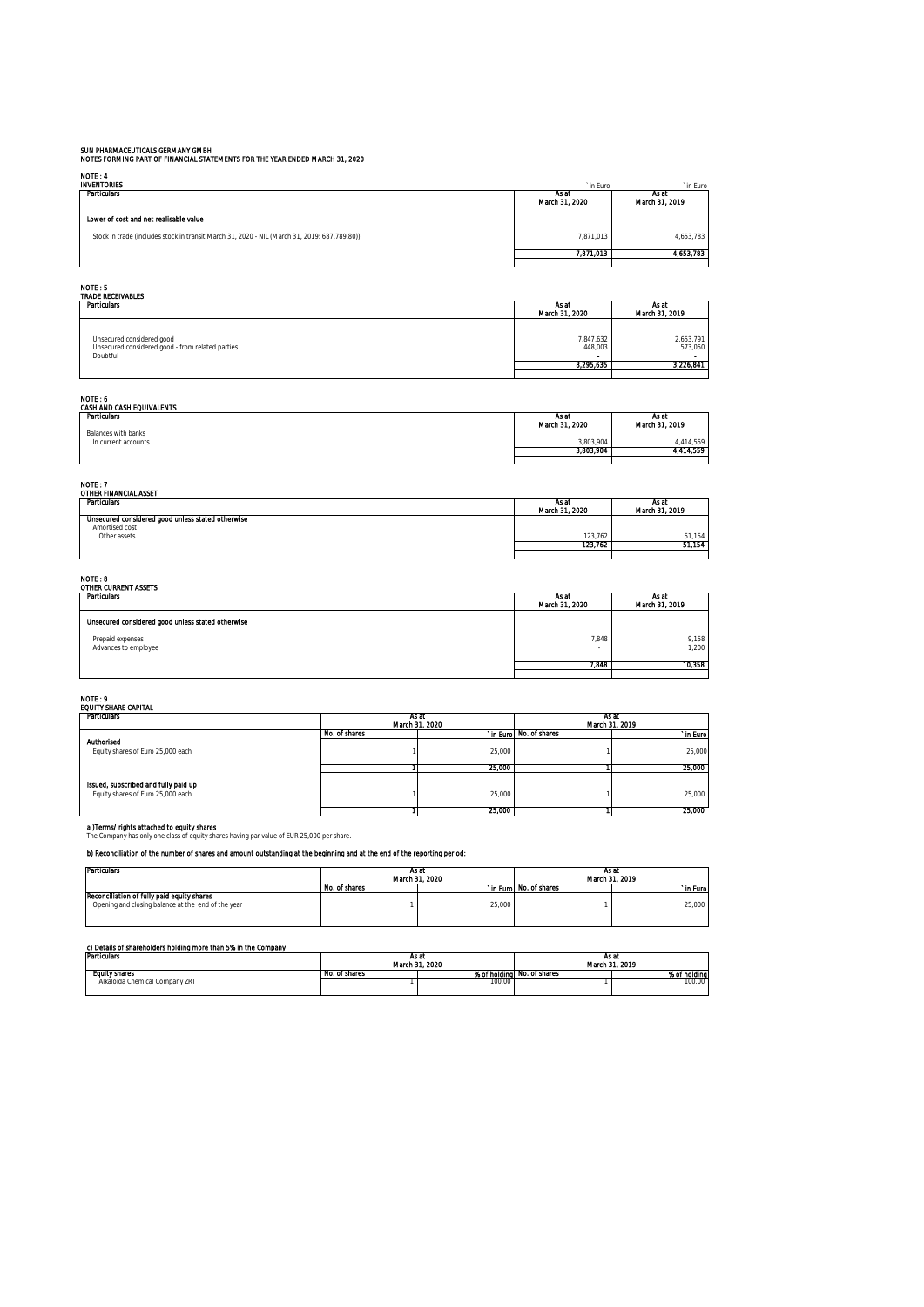# NOTE : 10

| <b>BORROWINGS</b>                                      |                         |                         |
|--------------------------------------------------------|-------------------------|-------------------------|
| <b>Particulars</b>                                     | As at<br>March 31, 2020 | As at<br>March 31, 2019 |
| Loan from related party (unsecured) (refer note below) | 2,250,000               | 2,600,000               |
|                                                        | 2,250,000               | 2,600,000               |

#### (i) Details of terms of repayment for the long-term borrowings :

| <b>Particulars</b>                                                 | <b>Terms of repayment</b> | As at          | As at          |
|--------------------------------------------------------------------|---------------------------|----------------|----------------|
|                                                                    |                           | March 31, 2020 | March 31, 2019 |
| Unsecured Loan from related parties:<br>Alkaloida Chemical Co. 7RT | 5 years                   | 2.250.000      | 2.600.000      |
| The above borrowing carried an interest rate of 1,89% p.a.         |                           |                |                |

#### NOTE : 11 Deferred tax liability

| Particulars                                       | As at<br>March 31, 2020 | As at<br>March 31, 2019 |
|---------------------------------------------------|-------------------------|-------------------------|
| Deferred tax liability on provision for inventory | 40.914                  | 108.382                 |
|                                                   | 40,914                  | 108.382                 |
|                                                   |                         |                         |

#### NOTE : 12 TRADE PAYABLES

| . |                                             |                         |                         |
|---|---------------------------------------------|-------------------------|-------------------------|
|   | <b>Particulars</b>                          | As at<br>March 31, 2020 | As at<br>March 31, 2019 |
|   | Trade payables to related parties<br>Others | 10,066,388<br>768.017   | 483.275<br>306.141      |
|   |                                             | 10,834,405              | 789.417                 |
|   |                                             |                         |                         |

# NOTE : 13<br>SHORT TERM PROVISIONS<br>Particulars As at As at As at As at As at As at As at As at As at As at As at As at As at As at As at As at A **As at**<br> **March 31, 2020**<br>  $\begin{array}{r} \text{6, 617, 020} \\ \text{97, 000} \\ \text{6, 617, 024} \\ \text{7, 100} \\ \text{288, 608} \\ \text{98, 608} \\ \text{195, 353} \\ \text{108, 333} \\ \text{110, 333} \\ \text{120, 333} \\ \text{131, 333} \\ \text{141, 333} \\ \text{152, 333} \\ \text{163, 333} \\ \text{$ 97,000 43,000 43,000 43,000 45,000 45,000 45,000 45,000 43,000 43,000 43,000 43,000 43,000 43,000 43,000 43,00<br>20 10,524,548 10,524,548<br>Corporate Tax and Income Tax Payable 288,608 495,353 7,005,732 10,848,601

#### NOTE : 14 OTHER CURRENT LIABILITIES

| <b>Particulars</b>              | As at<br>March 31, 2020 | As at<br>March 31, 2019 |
|---------------------------------|-------------------------|-------------------------|
| Advance received from customers | 244,000                 |                         |
| Statutory remittances           | 1.499.669               | 32.933                  |
|                                 | 1,743,669               | 32.933                  |
|                                 |                         |                         |

#### NOTE : 15 REVENUE FROM OPERATIONS

| <b>Particulars</b>                    | Year ended<br>March 31, 2020 | Year ended<br>March 31, 2019 |
|---------------------------------------|------------------------------|------------------------------|
| Revenue from contracts with customers | 27.326.639                   | 10.893.973                   |
| Total                                 | 27,326,639                   | 10,893,973                   |

#### Disclosure on IND AS - 115 Revenue from contracts with customers

| <b>Particulars</b>                                                                                               | Year ended                   | Year ended                   |
|------------------------------------------------------------------------------------------------------------------|------------------------------|------------------------------|
|                                                                                                                  | March 31, 2020               | March 31, 2019               |
| Timing of revenue recognition                                                                                    |                              |                              |
| Goods transferred at a point in time                                                                             | 27.326.639                   | 10,893,973                   |
| Total revenue from contracts with customers                                                                      | 27,326,639                   | 10,893,973                   |
| 15.2 Contract balances:                                                                                          |                              |                              |
| <b>Particulars</b>                                                                                               | Year ended                   | Year ended                   |
|                                                                                                                  | March 31, 2020               | March 31, 2019               |
| Trade receivables                                                                                                | 8.051.635                    | 3,226,841                    |
| Contract assets                                                                                                  | 244,000                      |                              |
| Contract liabilities                                                                                             |                              |                              |
| Total revenue from contracts with customers                                                                      | 8,295,635                    | 3,226.841                    |
| 15.3 Right of return assets and refund liabilities:<br><b>Particulars</b>                                        | Year ended<br>March 31, 2020 | Year ended<br>March 31, 2019 |
| Rebate                                                                                                           | 3.960.653                    | 11.886.248                   |
| Sales Return                                                                                                     | 754.714                      | 387,405                      |
| Total revenue from contracts with customers                                                                      | 4,715,367                    | 12,273,653                   |
| 15.4 Reconciling the amount of revenue recognised in the statement of profit and loss with the contracted price: |                              |                              |
| <b>Particulars</b>                                                                                               | Year ended<br>March 31, 2020 | Year ended<br>March 31, 2019 |
| Revenue as per contracted price                                                                                  | 32.194.658                   | 23.414.869                   |
| Adjustments for:                                                                                                 |                              |                              |
| Rebate                                                                                                           | (3,960,653)                  | (11, 886, 248)               |
| Sales return                                                                                                     | (754, 714)                   | (387, 405)                   |
| Cash discount                                                                                                    | (152, 652)                   | (247, 243)                   |
|                                                                                                                  | 27.326.639                   | 10,893,973                   |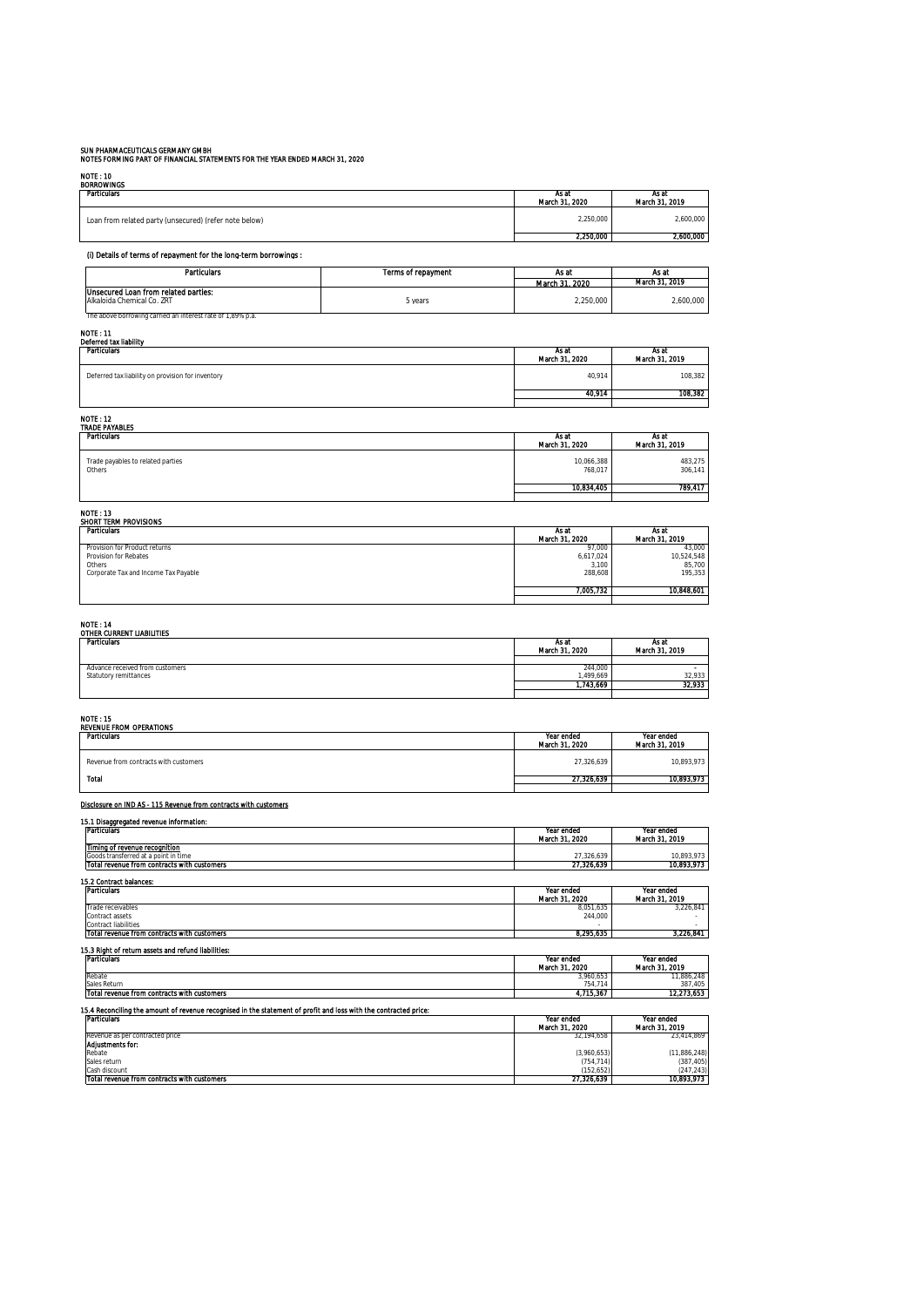SUN PHARMACEUTICALS GERMANY GMBH NOTES FORMING PART OF FINANCIAL STATEMENTS FOR THE YEAR ENDED MARCH 31, 2020 NOTE : 16

| .<br><b>OTHER INCOME</b>                         |                              |                              |
|--------------------------------------------------|------------------------------|------------------------------|
| <b>Particulars</b>                               | Year ended<br>March 31, 2020 | Year ended<br>March 31, 2019 |
| VAT refund for earlier years<br>Other income     | 58,661                       | 167,370<br>114,593           |
| Total                                            | 58,661                       | 281,964                      |
|                                                  |                              |                              |
| <b>NOTE: 17</b><br><b>CHANGES IN INVENTORIES</b> |                              |                              |

| <b>Particulars</b>                                                             | Year ended<br>March 31, 2020 | Year ended<br>March 31, 2019 |
|--------------------------------------------------------------------------------|------------------------------|------------------------------|
| Inventories at the beginning of the year<br>Inventories at the end of the year | 4,653,783<br>(7,871,013)     | 8,191,512<br>(4,653,783)     |
|                                                                                | (3,217,230)                  | 3,537.729                    |
|                                                                                |                              |                              |

#### NOTE : 18 EMPLOYEE BENEFITS EXPENSE

| <b>Particulars</b>                                                    | Year ended<br>March 31, 2020 | Year ended<br>March 31, 2019 |
|-----------------------------------------------------------------------|------------------------------|------------------------------|
| Salaries and wages<br>Contribution to social security and other funds | 92.289<br>9,392              | 465.991<br>54.923            |
|                                                                       | 101,681                      | 520.914                      |
|                                                                       |                              |                              |

#### NOTE : 19 FINANCE COSTS

| .<br><b>Particulars</b>                  | Year ended<br>March 31, 2020 | Year ended<br>March 31, 2019 |
|------------------------------------------|------------------------------|------------------------------|
| Interest expense on borrowing and others | 44.590                       | 46.836                       |
|                                          | 44,590                       | 46.836                       |
|                                          |                              |                              |

# NOTE : 20 OTHER EXPENSES

| Particulars                                                                                                                                                         | Year ended<br>March 31, 2020                                    | Year ended<br>March 31, 2019                                     |
|---------------------------------------------------------------------------------------------------------------------------------------------------------------------|-----------------------------------------------------------------|------------------------------------------------------------------|
| Rates and taxes<br>Insurance<br>Selling and distribution<br>Repairs and Maintenance-Others<br>Printing and stationery<br>Travelling and conveyance<br>Communication | 1,912<br>71.101<br>803,551<br>13,091<br>7,307<br>5.016<br>1.943 | 40,733<br>43,815<br>160,142<br>9,334<br>7.934<br>39,431<br>3,696 |
| Professional, legal and consultancy<br>Payments to auditors (net of input credit, where applicable)                                                                 | 174,262                                                         | 41,142                                                           |
| As audit fees<br>For other services<br>Reimbursement of expenses                                                                                                    | 31.114<br>267                                                   | 7.000                                                            |
| Management fees (refer note no 24)<br>Exchange loss on foreign currency transactions<br>Miscellaneous expenses                                                      | 2,724,147<br>83.947<br>54,892                                   | 977,103<br>29.848                                                |
|                                                                                                                                                                     | 3,972,550                                                       | 1,360.178                                                        |

#### NOTE : 21 TAX RECONCILIATION

| <b>Particulars</b>                                                                                 | Year ended<br>March 31, 2020 | Year ended<br>March 31, 2019 |
|----------------------------------------------------------------------------------------------------|------------------------------|------------------------------|
| Reconciliation of current tax expense                                                              |                              |                              |
| Profit before tax                                                                                  | 333,825                      | 905,759                      |
| Enacted income tax rate (%)                                                                        | 33%                          | 32%                          |
| Current Tax expense                                                                                | 176.736                      | 183.294                      |
| Effect of income that is exempt from taxation<br>Effect of deferred tax on provision for inventory | (67, 468)                    | 108.382                      |
|                                                                                                    | 109,268                      | 291.676                      |
| Income tax expense recognised in profit and loss (including deferred tax)                          | 109,268                      | 291,676                      |
|                                                                                                    |                              |                              |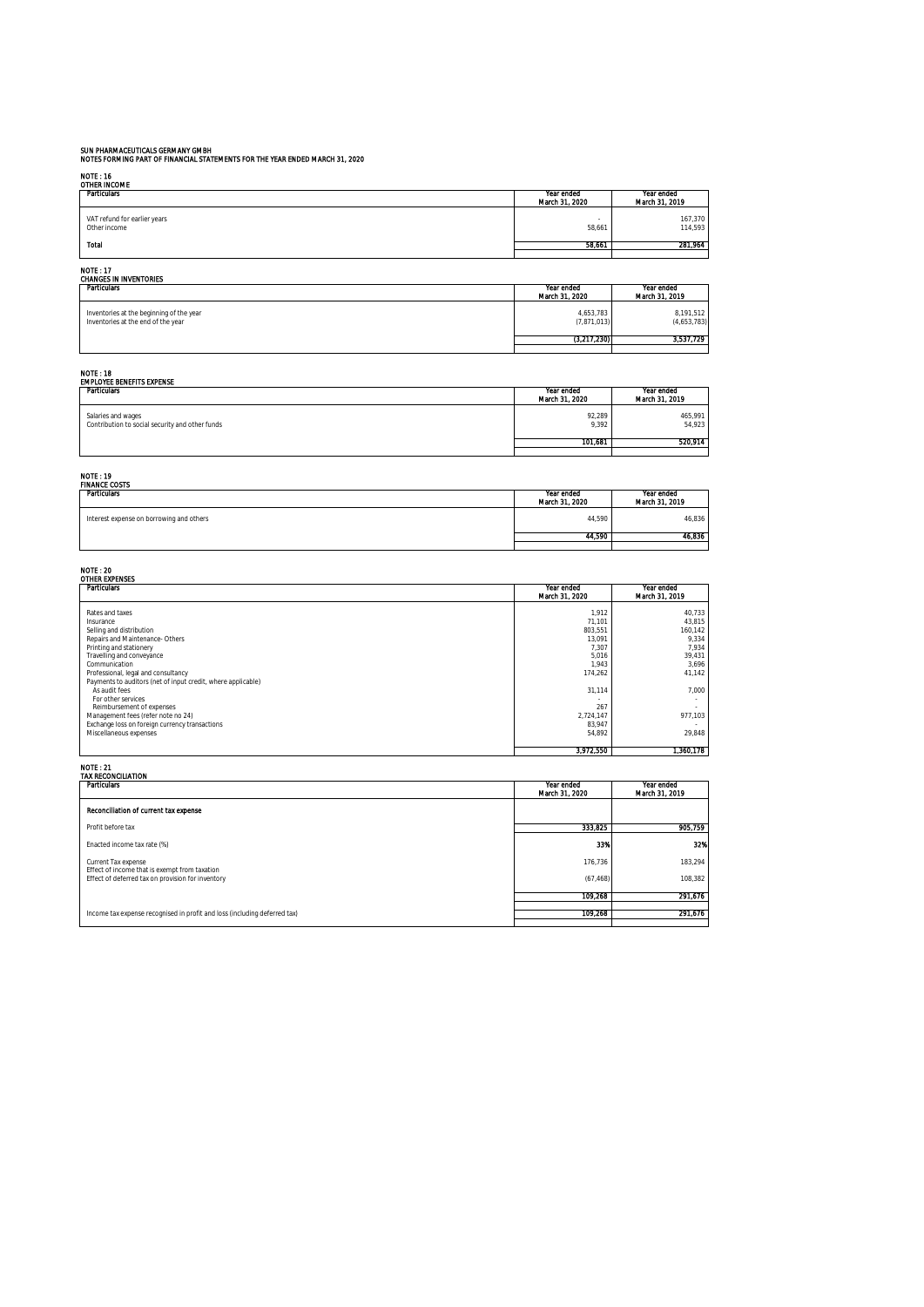#### Note 22 - Earning per share (EPS)

Basic EPS is calculated by dividing the profit for the year attributable to equity holders of the Company by the weighted average shares outstanding during the year.

Diluted EPS amounts are calculated by dividing the profit attributable to equity holders of the Company (after adjusting for interest on preference shares) by the weighted average number of equity shares outstanding during the year plus the weighted average number that would be issued on conversion of all the dilutive potential equity shares into equity shares.

The following table reflects the income and share data used in the basic and diluted EPS computations:

|                                                                      |       |         | (Amount in EUR)               |
|----------------------------------------------------------------------|-------|---------|-------------------------------|
| Particulars                                                          |       |         | March 31, 2020 March 31, 2019 |
| Numerator for basic and diluted EPS                                  |       |         |                               |
| Net profit after tax attributable to shareholders (in Euros)         | (A)   | 224,557 | 614.083                       |
| Denominator for basic EPS                                            |       |         |                               |
| Weighted average number of equity shares for basic EPS               | (B)   |         |                               |
| Denominator for diluted EPS                                          |       |         |                               |
| Weighted average number of equity shares in calculating basic EPS    | (C)   |         |                               |
|                                                                      |       |         |                               |
| Basic earnings per share of face value of EUR 25,000 each (in EUR)   | (A/B) | 224,557 | 614,083                       |
| Diluted earnings per share of face value of EUR 25,000 each (in EUR) | (A/C) | 224,557 | 614,083                       |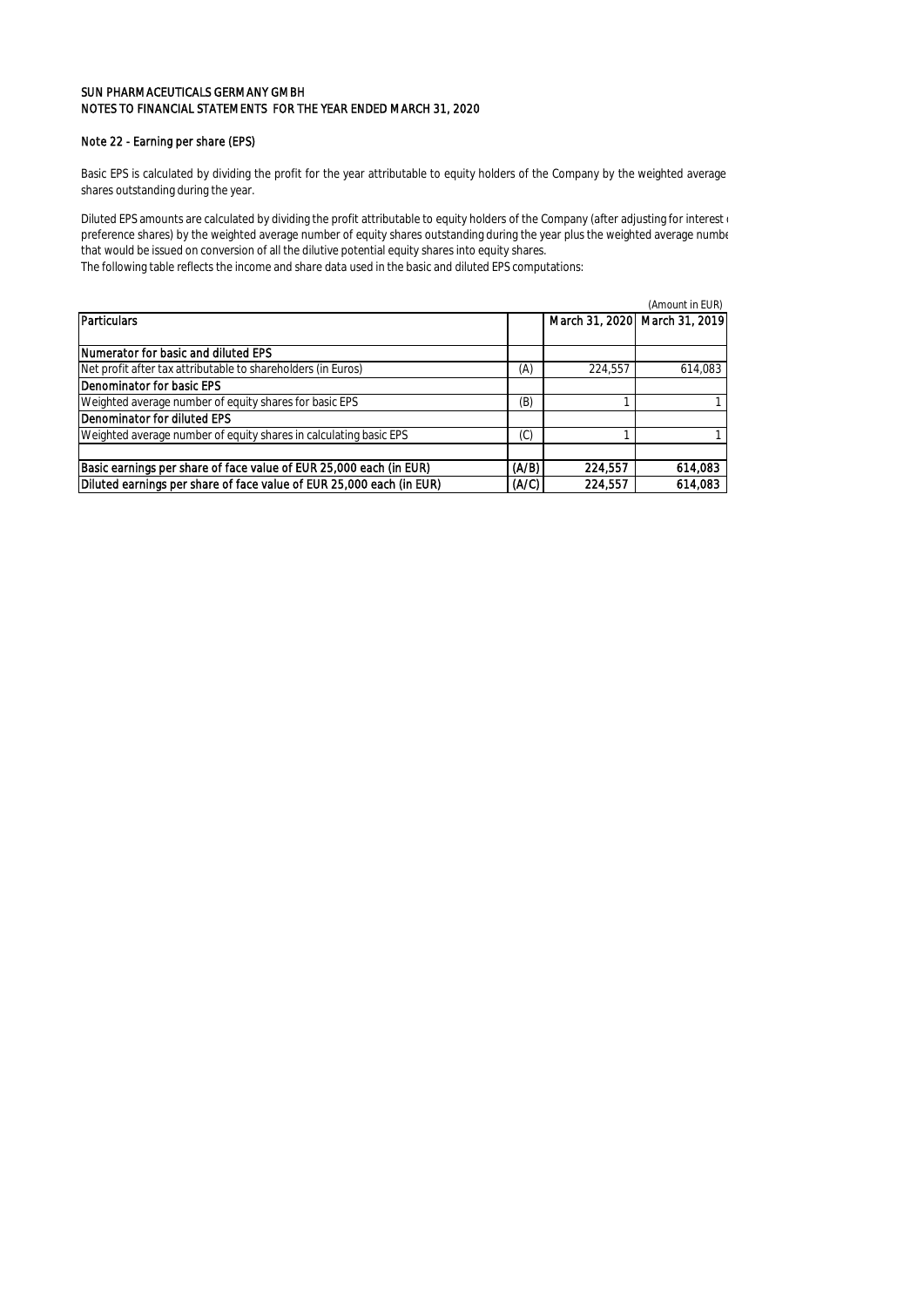# Note 23 - Related Party Disclosures

# Details of related parties:

| Description of relationship                                                  | Names of related parties                    |  |
|------------------------------------------------------------------------------|---------------------------------------------|--|
| I. Where control exists:                                                     |                                             |  |
| Ultimate Holding Company                                                     | Sun Pharmaceutical Industries Limited       |  |
| <b>Holding Company</b>                                                       | Alkaloida Chemical Co. ZRT                  |  |
| <b>II. Other Related parties with whom</b><br>transactions during the period |                                             |  |
| <b>Fellow Subsidiaries &amp; Associates</b>                                  | Basics GmbH                                 |  |
|                                                                              | Terapia S.A.                                |  |
|                                                                              | Sun Pharmaceutical Industries (Europe) B.V. |  |
|                                                                              | Sun Pharma Global FZE                       |  |
|                                                                              | Ranbaxy (UK) Ltd.                           |  |
|                                                                              | Sun Pharmaceutical Medicare Limited         |  |
|                                                                              | Taro Pharmaceutical Limited                 |  |
|                                                                              | Laboratories Ranbaxy S.L.                   |  |
|                                                                              |                                             |  |
| III. Non executive directors                                                 |                                             |  |
| Director                                                                     | Hellen de Kloet                             |  |
| <b>Director</b>                                                              | Harin Mehta                                 |  |
| Note: Related parties have been identified by the Management.                |                                             |  |

#### Details of related party transactions during the year ended March 31, 2020 and balances outstanding as at March 31, 2020:

|                                             |                                    |                        | (Amount in EUR)                               |
|---------------------------------------------|------------------------------------|------------------------|-----------------------------------------------|
| Name of the Party                           | <b>Ultimate Holding</b><br>Company | <b>Holding Company</b> | Fellow<br>Subsidiaries &<br><b>Associates</b> |
| <b>Purchases</b>                            |                                    |                        |                                               |
| Sun Pharmaceutical Industries Limited       | 18,068,563<br>(6, 417, 943)        |                        |                                               |
| <b>Basics GmbH</b>                          |                                    |                        |                                               |
|                                             |                                    |                        | (3,093,608)                                   |
| Terapia S.A.                                |                                    |                        | 137,855<br>(64, 584)                          |
| Sun Pharmaceutical Industries (Europe) B.V. |                                    |                        | 3,132,294<br>(633, 348)                       |
| Alkaloida Chemical Co. ZRT                  |                                    |                        | 42,319                                        |
| Ranbaxy (UK) Ltd.                           |                                    |                        | 411                                           |
| Sun Pharma Global FZE                       |                                    |                        | 3,132,200                                     |
| Sun Pharmaceutical Medicare Limited         |                                    |                        | 9,792                                         |
| Taro Pharmaceutical Industries Limited      |                                    |                        | 721,776                                       |
| <b>Sales</b>                                |                                    |                        |                                               |
| Sun Pharmaceutical Industries (Europe) B.V. |                                    |                        | 51,750                                        |
| Laboratorios Ranbaxy S.L.                   |                                    |                        | 104,960                                       |
| <b>Interest Expenses</b>                    |                                    |                        |                                               |
| Alkaloida Chemical Co. ZRT                  |                                    | 44,171<br>(46, 836)    |                                               |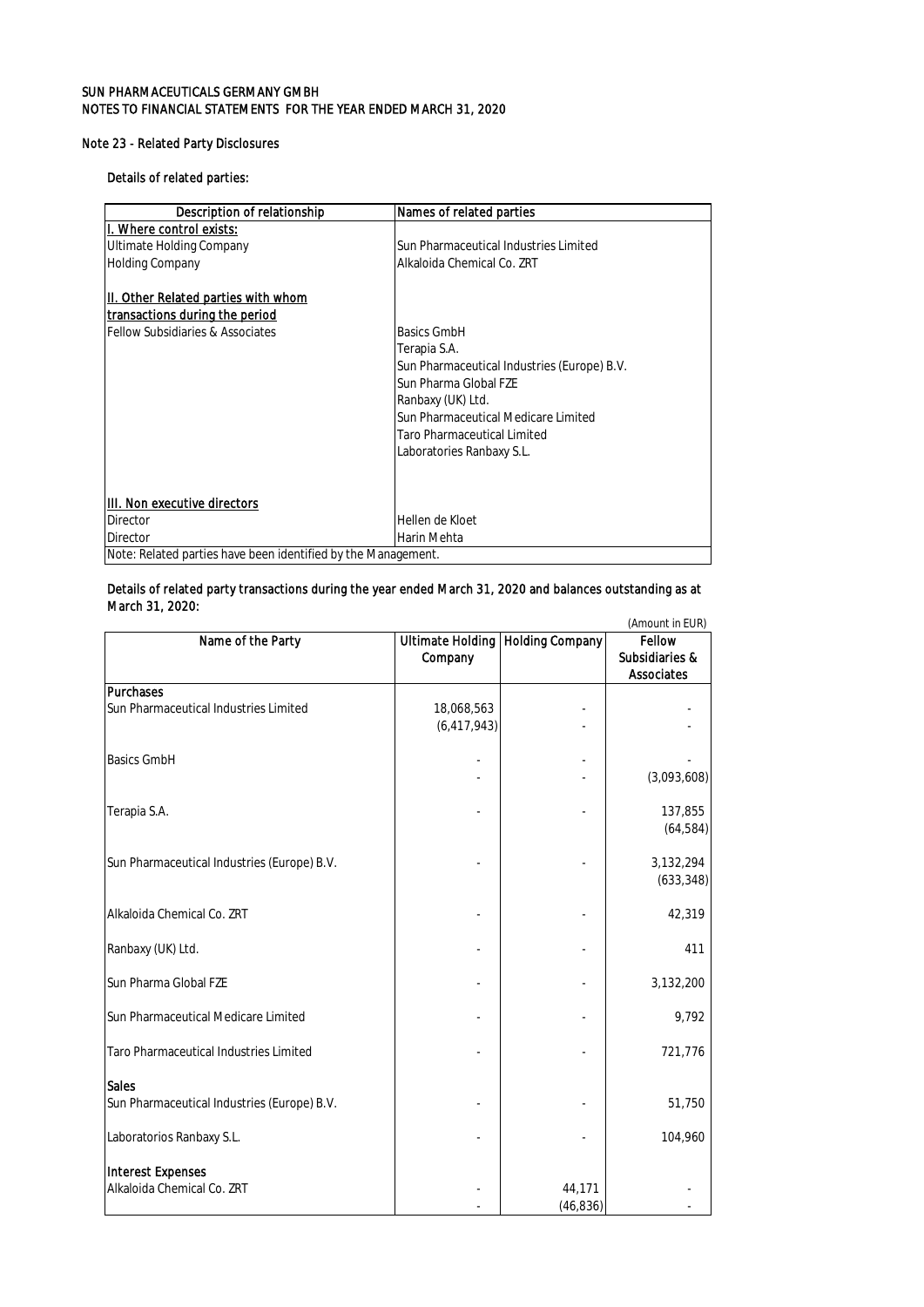| Management Fees                              |            |             |            |
|----------------------------------------------|------------|-------------|------------|
| Sun Pharmaceutical Industries (Europe) B.V.  |            |             | 664,045    |
|                                              |            |             | (306, 519) |
| <b>Basics GmbH</b>                           |            |             | 2,060,102  |
|                                              |            |             | (670, 584) |
|                                              |            |             |            |
| Conversion and other manufacturing charges   |            |             |            |
| Sun Pharma Global FZE                        |            |             | 271,492    |
|                                              |            |             |            |
| Advance for supply of goods and services     |            |             |            |
| Sun Pharma Global FZE                        |            |             |            |
|                                              |            |             |            |
| Loans repaid during the year                 |            |             |            |
| Alkaloida Chemical Co. ZRT                   |            | 350,000     |            |
|                                              |            | (400,000)   |            |
|                                              |            |             |            |
| Balances outstanding at the end of the year: |            |             |            |
| <b>Trade receivables</b>                     |            |             |            |
| Sun Pharmaceutical Industries Limited        | 399,489    |             |            |
|                                              | (470, 819) |             |            |
|                                              |            |             |            |
| Sun Pharma Global FZE                        |            |             | 19,956     |
|                                              |            |             | (102, 231) |
| Sun Pharmaceutical Industries (Europe) B.V.  |            |             | 28,558     |
|                                              |            |             |            |
| <b>Trade payables</b>                        |            |             |            |
|                                              |            |             |            |
| <b>Basics GmbH</b>                           |            |             | 476,681    |
|                                              |            |             | (420, 606) |
|                                              |            |             |            |
| Sun Pharmaceutical Industries (Europe) B.V.  |            |             | 6,781      |
|                                              |            |             | (58, 754)  |
|                                              |            |             |            |
| Sun Pharma Global FZE                        |            |             | 325,800    |
|                                              |            |             |            |
| Sun Pharmaceutical Industries Limited        | 9,149,864  |             |            |
|                                              |            |             |            |
| Ranbaxy (UK) Ltd.                            |            |             | 411        |
|                                              |            |             | 18,216     |
| Terapia S.A.                                 |            |             |            |
| Taro Pharmaceutical Industries Ltd.          |            |             | 78,843     |
|                                              |            |             |            |
| Sun Pharamceutical Medicare Limited          |            |             | 9,792      |
|                                              |            |             |            |
| Unsecured Ioan taken                         |            |             |            |
| Alkaloida Chemical Co. ZRT                   |            | 2,250,000   |            |
|                                              |            | (2,600,000) |            |
|                                              |            |             |            |
| Interest payable                             |            |             |            |
| Alkaloida Chemical Co. ZRT                   |            | (3, 915)    |            |
|                                              |            |             |            |

*Note : Figures in brackets and italics pertain to the previous year.*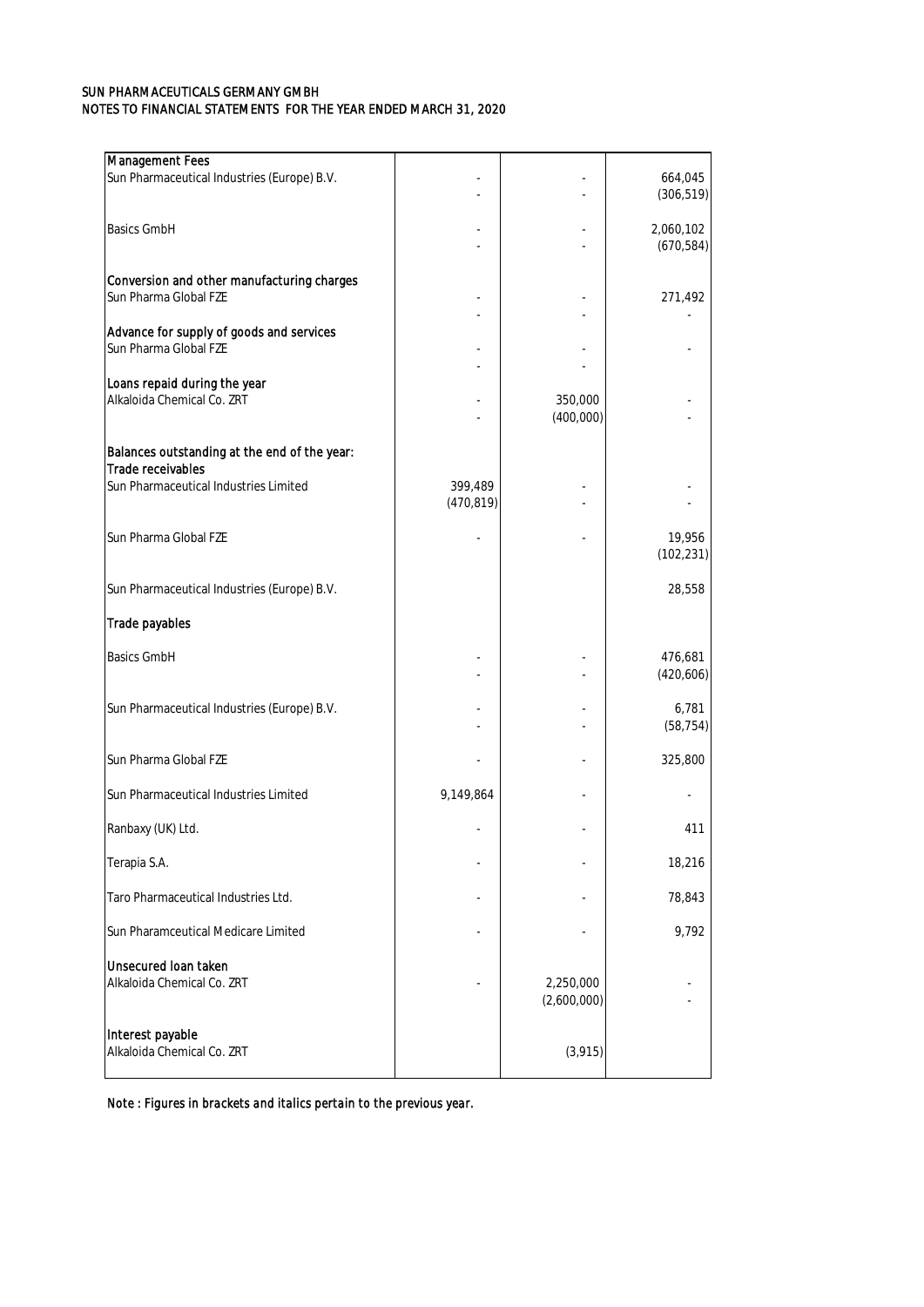### Note 24 - Financial Instruments by Category

Set out below is a comparison, by class, of the carrying amounts and fair value of the Company's financial instruments as of March 31, 2020:

|                              |                       |                                                                             |                                                                        |                                | (in Euros)              |
|------------------------------|-----------------------|-----------------------------------------------------------------------------|------------------------------------------------------------------------|--------------------------------|-------------------------|
| <b>Particulars</b>           | <b>Amortised Cost</b> | Financial<br>assets/liabilities at<br>fair value through<br>profit and loss | Financial<br>assets/liabilities at<br>fair value through<br><b>OCI</b> | <b>Total carrying</b><br>value | <b>Total fair value</b> |
| <b>Financial assets</b>      |                       |                                                                             |                                                                        |                                |                         |
| Other financial assets       | 123.762               |                                                                             |                                                                        | 123.762                        | 123,762                 |
| Trade and other receivables  | 8,295,635             | $\overline{\phantom{a}}$                                                    |                                                                        | 8,295,635                      | 8,295,635               |
| Cash and cash equivalent     | 3,803,904             |                                                                             | ٠                                                                      | 3,803,904                      | 3,803,904               |
| Total                        | 12,223,301            |                                                                             | ۰                                                                      | 12,223,301                     | 12,223,301              |
| <b>Financial liabilities</b> |                       |                                                                             |                                                                        |                                |                         |
| <b>Borrowings</b>            | 2,250,000             |                                                                             |                                                                        | 2,250,000                      | 2,250,000               |
| Trade and other payables     | 10,834,405            | $\blacksquare$                                                              | ٠                                                                      | 10,834,405                     | 10,834,405              |
| Total                        | 13,084,405            |                                                                             | -                                                                      | 13,084,405                     | 13,084,405              |

Set out below is a comparison, by class, of the carrying amounts and fair value of the Company's financial instruments as of March 31, 2019:

|                               |                       |                                                                             |                                                                        |                                | (in Euros)              |
|-------------------------------|-----------------------|-----------------------------------------------------------------------------|------------------------------------------------------------------------|--------------------------------|-------------------------|
| <b>Particulars</b>            | <b>Amortised Cost</b> | Financial<br>assets/liabilities at<br>fair value through<br>profit and loss | Financial<br>assets/liabilities at<br>fair value through<br><b>OCI</b> | <b>Total carrying</b><br>value | <b>Total fair value</b> |
| <b>Financial assets</b>       |                       |                                                                             |                                                                        |                                |                         |
| <b>Other financial assets</b> | 51,154                |                                                                             | $\blacksquare$                                                         | 51,154                         | 51,154                  |
| Trade and other receivables   | 3,226,841             |                                                                             |                                                                        | 3,226,841                      | 3,226,841               |
| Cash and cash equivalent      | 4,414,559             |                                                                             | ۰                                                                      | 4,414,559                      | 4,414,559               |
| Total                         | 7,692,554             |                                                                             | ۰                                                                      | 7.692.554                      | 7.692.554               |
| <b>IFinancial liabilities</b> |                       |                                                                             |                                                                        |                                |                         |
| <b>Borrowings</b>             | 2,600,000             |                                                                             | ۰                                                                      | 2,600,000                      | 2,600,000               |
| Trade and other payables      | 789,417               |                                                                             | ۰                                                                      | 789,417                        | 789,417                 |
| Total                         | 3,389,417             |                                                                             | ٠                                                                      | 3,389,417                      | 3,389,417               |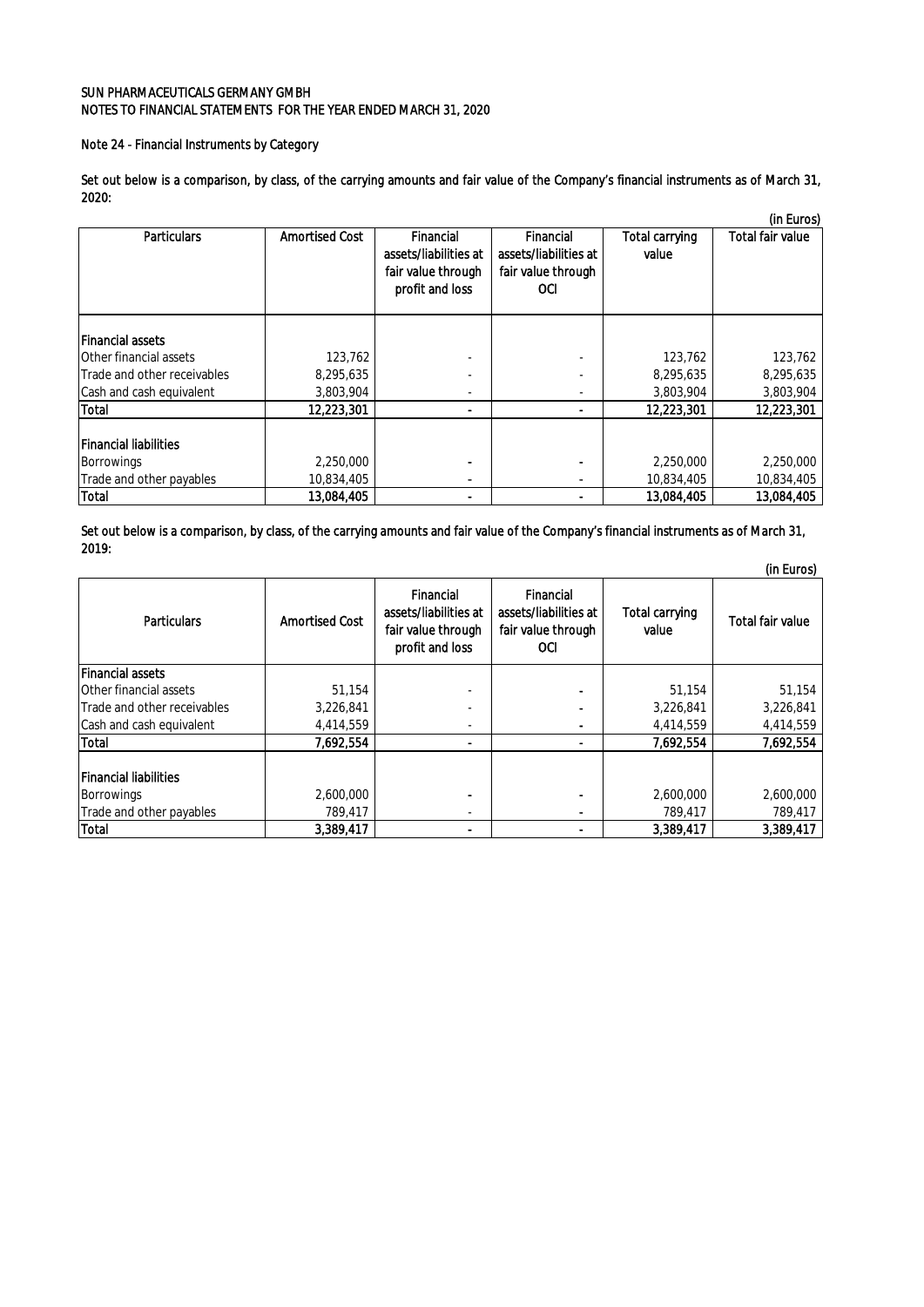#### Note 25 - Financial instruments risk management objectives and policies

The Company's principal financial liabilities comprise trade payables and borrowings. The main purpose of these financial liabilities is to finance and support the Company's operations. The Company's principal financial assets includes trade receivables and cash and cash equivalents that derive directly from its operations.

The Company has exposure to the following risks arising from financial instruments: The Board of Directors reviews and agrees policies for managing each of these risks,

(i) Credit risk (ii) Liquidity risk (iii) Market risk

#### Risk management framework

The Company's board of directors has overall responsibility for the establishment and oversight of the Company's risk management framework. The Company's risk management policies are established to identify and analyse the risks faced by the Company, to set appropriate risk limits and controls and to monitor risks and adherence to limits. Risk management policies and systems are reviewed regularly to reflect changes in market conditions and the Company's activities. The Company, through its training and management standards and procedures, aims to maintain a disciplined and constructive control environment in which all employees understand their roles and obligations.

#### (i) Credit risk

Credit risk is the risk that a counterparty will not meet its obligations under a financial instrument or customer contract, leading to a financial loss. The Company is exposed to credit risk from its operating activities primarily trade receivables and from its financing activities, including other financial instruments.

#### Trade receivables

Customer credit risk is managed by the Company's established policy, procedures and control relating to customer credit risk management. Outstanding customer receivables are regularly monitored. On account of adoption of IND AS-109, the Company uses expected credit loss model to assess the impairment loss if any.

#### Cash and cash equivalents

The Company holds cash and cash equivalents of EUR 3.80 million at March 31, 2020 (March 31, 2019 : EUR 4.41 million). The cash and cash equivalents are held with bank and financial institution counterparties with high credit ratings assigned by international and domestic credit rating agencies.

Impairment on cash and cash equivalents has been measured on the 12-month expected loss basis and reflects the short maturities of the exposures. The Company considers that its cash and cash equivalents have low credit risk based on the external credit ratings of the counterparties.

#### (ii) Liquidity risk

Liquidity risk is the risk that the Company will encounter difficulty in meeting the obligations associated with its financial liabilities that are settled by delivering cash or another financial asset. The Company's approach to managing liquidity is to ensure, as far as possible, that it will have sufficient liquidity to meet its liabilities when they are due, under both normal and stressed conditions, without incurring unacceptable losses or risking damage to the Company's reputation.

#### Exposure to liquidity risk

The following are the remaining contractual maturities of financial liabilities at the reporting date. The amounts are gross and undiscounted:

| March 31, 2020     |                 |                |           | In Million EUR    |
|--------------------|-----------------|----------------|-----------|-------------------|
| <b>Particulars</b> | Carrying amount | upto 12 months | 1-5 years | More than 5 years |
| <b>Borrowings</b>  | 2.25            |                | 2.25      |                   |
| Trade payables     | 10.83           | 10.83          |           |                   |
| March 31, 2019     |                 |                |           | In Million EUR    |
| <b>Particulars</b> | Carrying amount | upto 12 months | 1-5 years | More than 5 years |
| <b>Borrowings</b>  | 2.60            |                | 2.60      |                   |
| Trade payables     | 0.79            | 0.79           |           |                   |